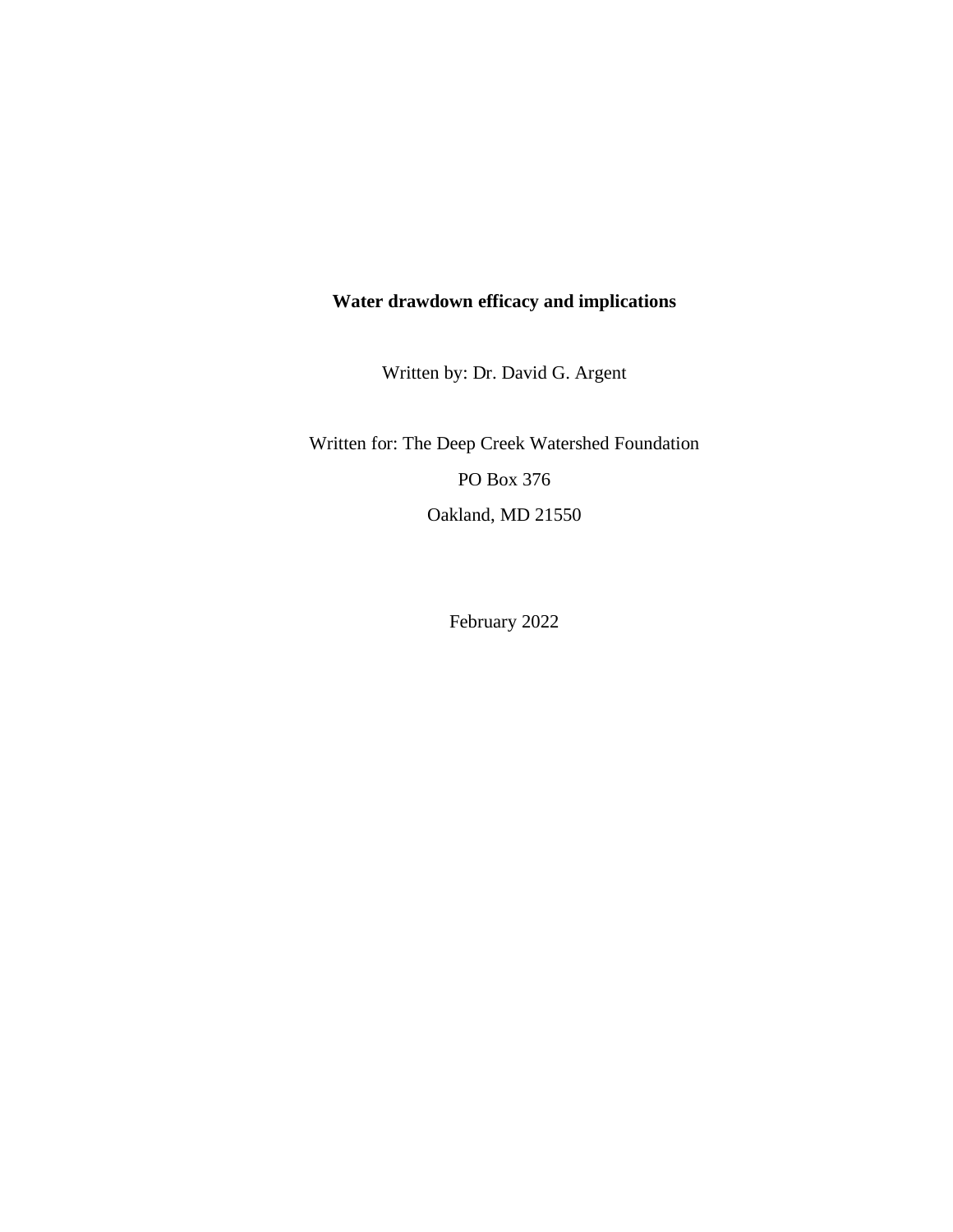### **Executive Summary**

Macrophytes or Submerged Aquatic Vegetation (SAV) are often part of many aquatic systems. Carried by wind or waterfowl or (un)intentionally introduced by humans, SAV can quickly establish. Understanding the role that these plants play in the ecology of a system is an important step to developing methods to control their unwanted spread. Here, an overview is provided of the current SAV status of Deep Creek Lake, Maryland as well as an evaluation (literature review) of the potential effects of various control strategies (e.g., winter drawdowns) within the ecosystem, both biotic and abiotic.

### **Introduction**

Lakes and reservoirs are frequently developed into recreational havens for boaters and fisherman alike. In addition, many serve concurrently in more industrial or ecological roles as hydroelectric power sources or as flood control/management devices. Conditions among many of these lentic systems often lend themselves to invasions of aquatic nuisance species like Zebra Mussels (*Dreissena polymorpha*) and Hydrilla (*Hydrilla verticillata*). Recreational boaters for example can easily introduce and spread such invaders unintentionally with movement of their vessels from waterbody to waterbody. In some instances, systems become overrun by these nuisance species which necessitates drastic measures be employed. Macrophytes or submerged aquatic vegetation (SAV), if left unchecked, can create severe problems, turning once productive systems into eutrophic nightmares.

Submerged aquatic vegetation is defined as plants that are usually rooted in the bottom soil with the vegetative parts predominantly submerged. While rooted vegetation can provide shelter, habitat, and food for many organisms as well as oxygen through the process of photosynthesis, some plants pose threats to aquatic systems choking out native species. This review serves as an assessment of the effects of winter drawdowns, both positive and negative across various taxa. Other control methods are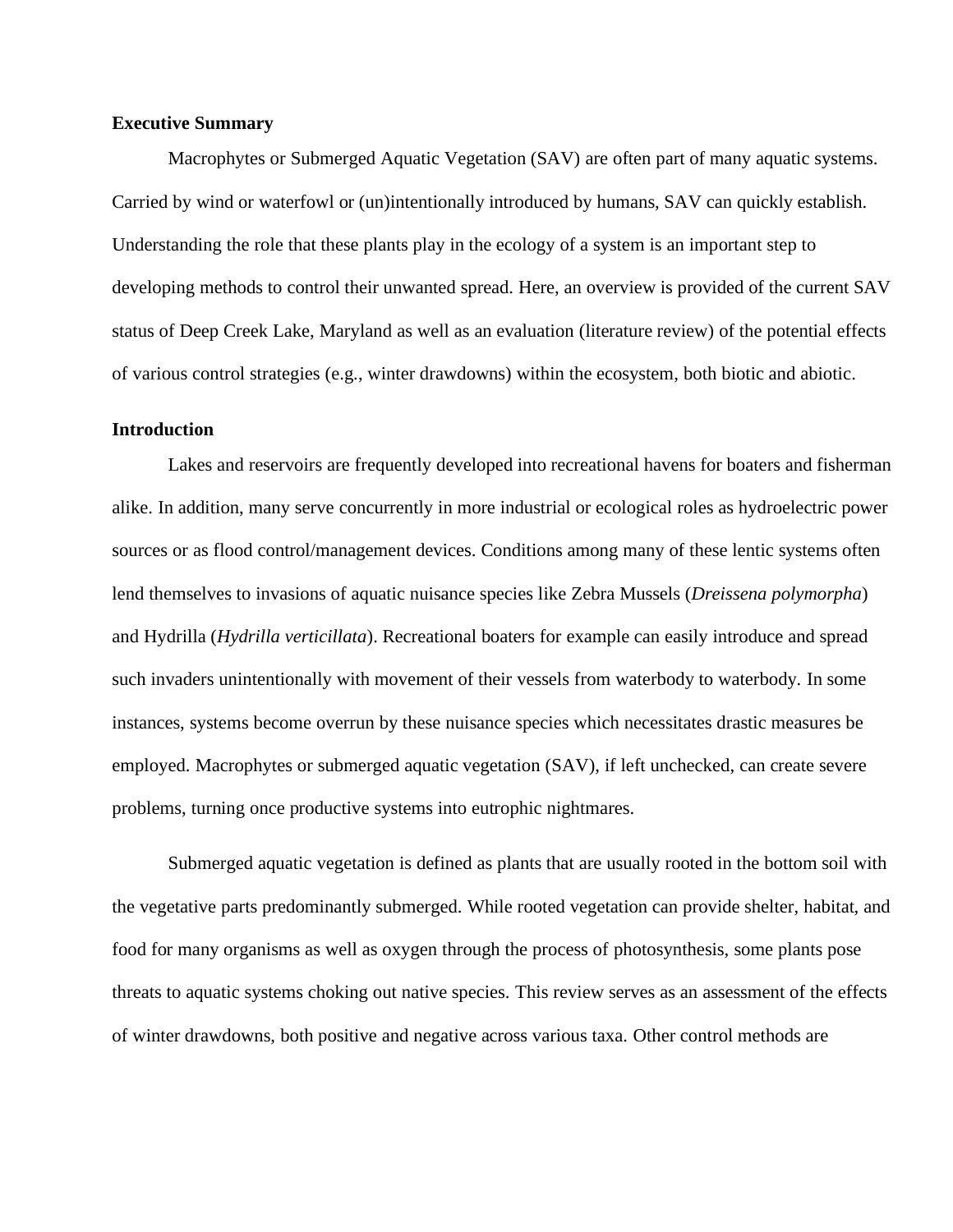discussed, but the focus will be water withdrawal (mechanical control). It is intended to provide guidance for the Deep Creek Watershed Foundation as they tackle increases in SAV around the Lake.

#### **Current Status of SAV in Deep Creek**

Vegetation surveys were performed by MD Department of Natural Resources (DNR) between 2018 and 2020 to track SAV movement and expansion in Deep Creek Lake (Table 1). Three species appear to dominate: a species complex of Water Milfoil (*Myriophyllum* spp.), Broad-leafed Pondweed (*Potamogeton amplifoilus*), and Wild Celery or Tape Grass (*Vallisneria americana*). For the purposes of discussion, these three macrophytes will be the focus to assess the varying ecological effects of SAV.

| <b>Common Name</b>           | Scientific Name         | <b>Status</b> | 2018     | 2019     | 2020     |
|------------------------------|-------------------------|---------------|----------|----------|----------|
|                              |                         |               |          |          |          |
| <b>Prickly Hornwort</b>      | Ceratophyllum echinatum | N             | 0.00%    | $0.00\%$ | 0.45%    |
| Elodea                       | Elodea spp.             | N             | 0.68%    | 0.67%    | 2.46%    |
| Low Watermilfoil             | Myriophyllum humile     | I             | $0.00\%$ | 0.22%    | $0.00\%$ |
| Eurasian Watermilfoil        | Myriophyllum spicatum   | I             | 0.23%    | 0.22%    | 1.57%    |
| Watermilfoil spp.            | Myriophyllum spp.       | Unknown       | 16.44%   | 11.86%   | 29.98%   |
| Naiad                        | Najas spp.              | Unknown       | $0.00\%$ | 0.45%    | $0.00\%$ |
| <b>Broad-leafed Pondweed</b> | Potamogeton amplifolius | N             | 18.92%   | 22.60%   | 34.23%   |
| Ribbonleaf Pondweed          | Potamogeton epihydrus   | N             | 0.23%    | 1.79%    | 2.46%    |
| Longleafed Pondweed          | Potamogeton nodosus     | N             | 0.00%    | 0.45%    | 0.45%    |
| Pondweed spp.                | Potamogeton spp.        | Unknown       | 0.90%    | 1.34%    | 2.01%    |
| Arrowhead spp.               | Sagittaria spp.         | Unknown       | 0.68%    | $0.00\%$ | $0.00\%$ |
| Bur-reed spp.                | Sparganium spp.         | Unknown       | $0.00\%$ | $0.00\%$ | 1.34%    |
| Wild Celery                  | Vallisneria americana   | N             | 14.19%   | 18.34%   | 20.13%   |

Table 1 – Summary of vegetation present in Deep Creek\*. Data collected by and obtained from the MD Department of Natural Resources. I = introduced and  $N =$  native.

\*It is noteworthy that many species summarized in Table 1 have increased during the survey period and that the large majority are native species; however, it is unknown what the mechanism is behind these increases or their ecological status in Deep Creek Lake.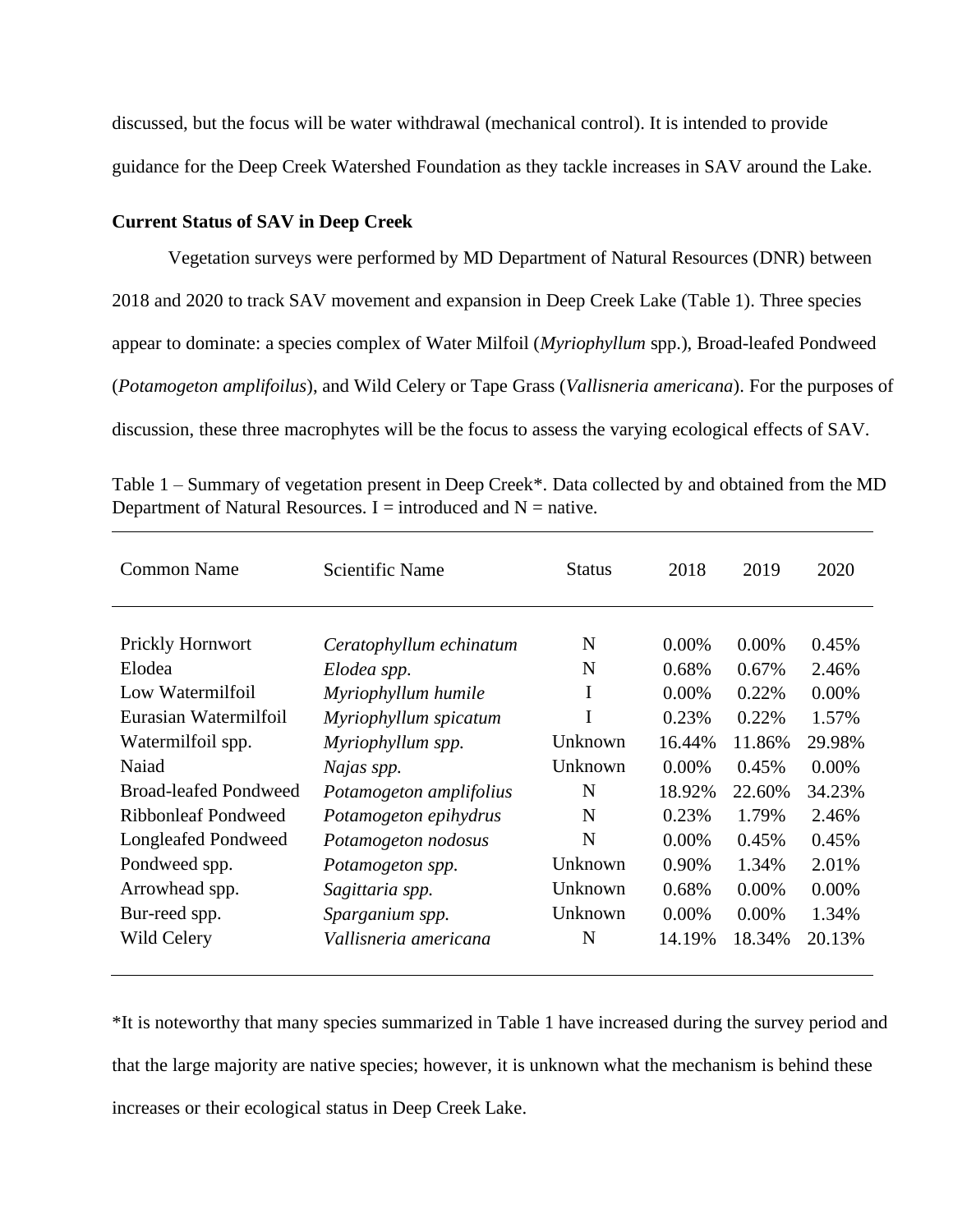### **A. Water Milfoil Complex and Eurasian Watermilfoil**

There are native species of milfoil that may benefit fish by providing cover and by serving as a source of food for various wildlife species; however, its prolific growth often limits these values. In fact, excessive growth can reduce oxygen supplies that result in fish kills. Perhaps the most concerning species of milfoil is the Eurasian Watermilfoil (*Myriophyllum spicatum*, EWM), a native to Europe, Asia and North Africa (Nichols and Shaw 1986; Eiswerth et al. 2000; Fig. 1), and one that, while identified by the MD DNR, is likely a component of the mifloil complex (Table 1).



Photo Paul Skawinski and Wisconsin DNR

Figure 1 – Image showing native Low Watermilfoil (left) and introduced Eurasian Watermilfoil (right). While the exact dates of its introduction in the United States are unknown, it likely occurred sometime after the 1880s. It is often confused with the native Northern Milfoil (*Myriophyllum exalbescens*) and although its density in Deep Creek Lake appears low for now, it has the ability to rapidly spread.

Ecologically, EWM presents some issues due to its prolific reproduction (it can reproduce both sexually and asexually) and ability to crowd out native species (Smith and Barko 1990). In addition, EWM spreads when brittle plant pieces break off, float on the water currents, and re-root elsewhere (Aiken et al. 1979; Madsen et al. 1988). It may also hitchhike on boats and fishing gear, increasing its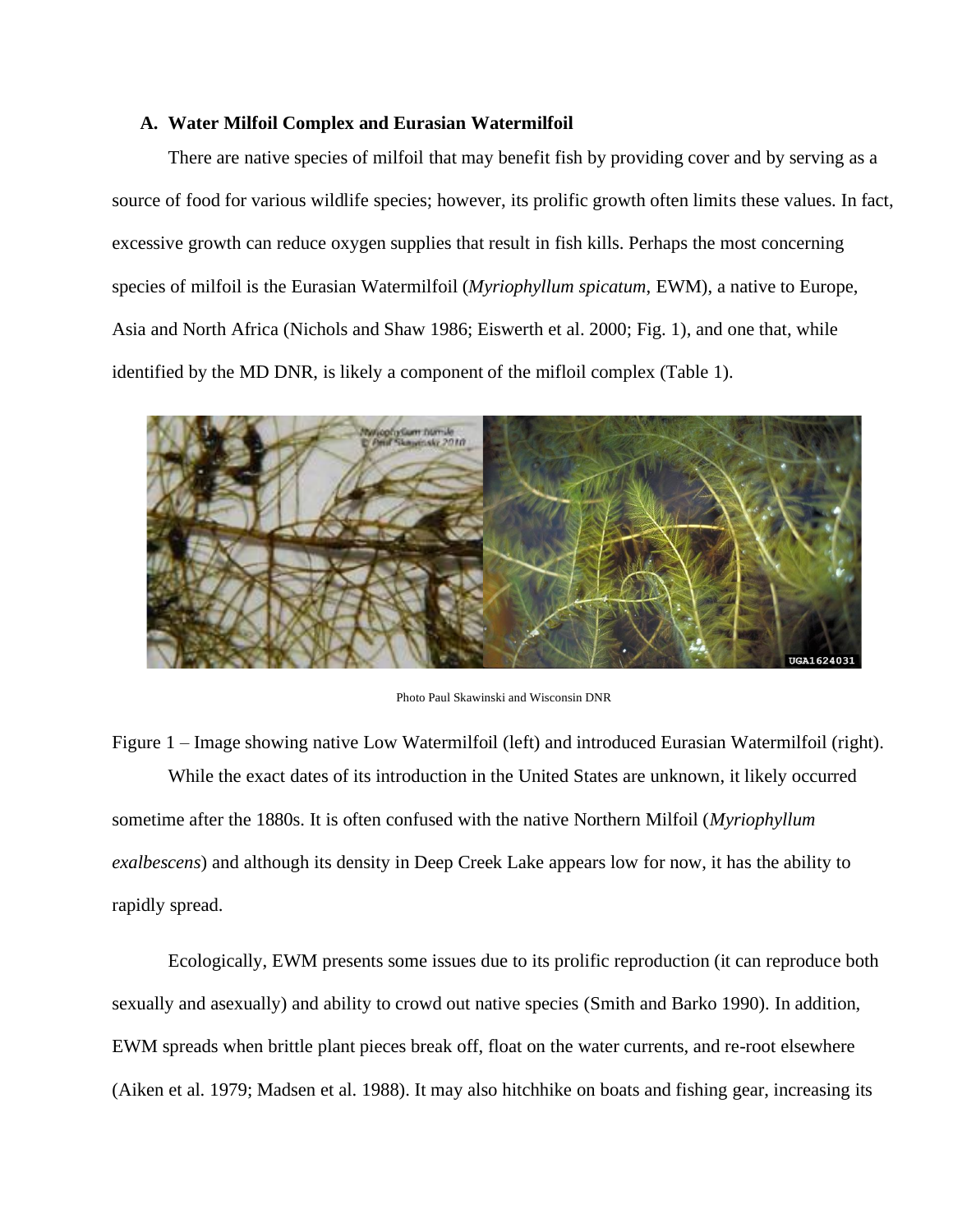movement within a lake or between neighboring bodies of water (Johnstone et al. 1985). It is typically most abundant in water between 1 and 4 m deep (Nichols and Shaw 1986) but can be found at depths of up to 7 m (Reznicek et al. 2011) or as deep as 10 m (Aiken et al. 1979). When it reaches the water's surface it can form a dense canopy mat (Aiken et al. 1979).

Invertebrate and fish communities in EWM differ from those associated with other SAV. Dvorak and Best (1982) found that EWM had the poorest macroinvertebrate fauna and 3 to 4 times fewer fish than pondweed-wild celery communities. The characteristics described above make the milfoil complex a group to watch vigilantly, curbing its spread to reduce its chances of forming dense aggregations.

# **B. Broad-leafed Pondweed**

A North American native, Broad-leafed Pondweed (BLP; *Potamogeton amplifolius*) has increased in size within Deep Creek, becoming a species dominant (Table 1; Fig. 2). Pondweeds can provide excellent fish cover (Craig 1952). BLP is often found at depths between 1 and 4 m (Wakeman and Les 1994) in calm water which is preferred by Bluegill (*Lepomis macrochirus*) for nesting and feeding (Tomcko and Pereira 2006).



Photo credit: GE Crow

Figure 2 – Image of Broad-leafed Pondweed (*Potamogeton amplifolius*).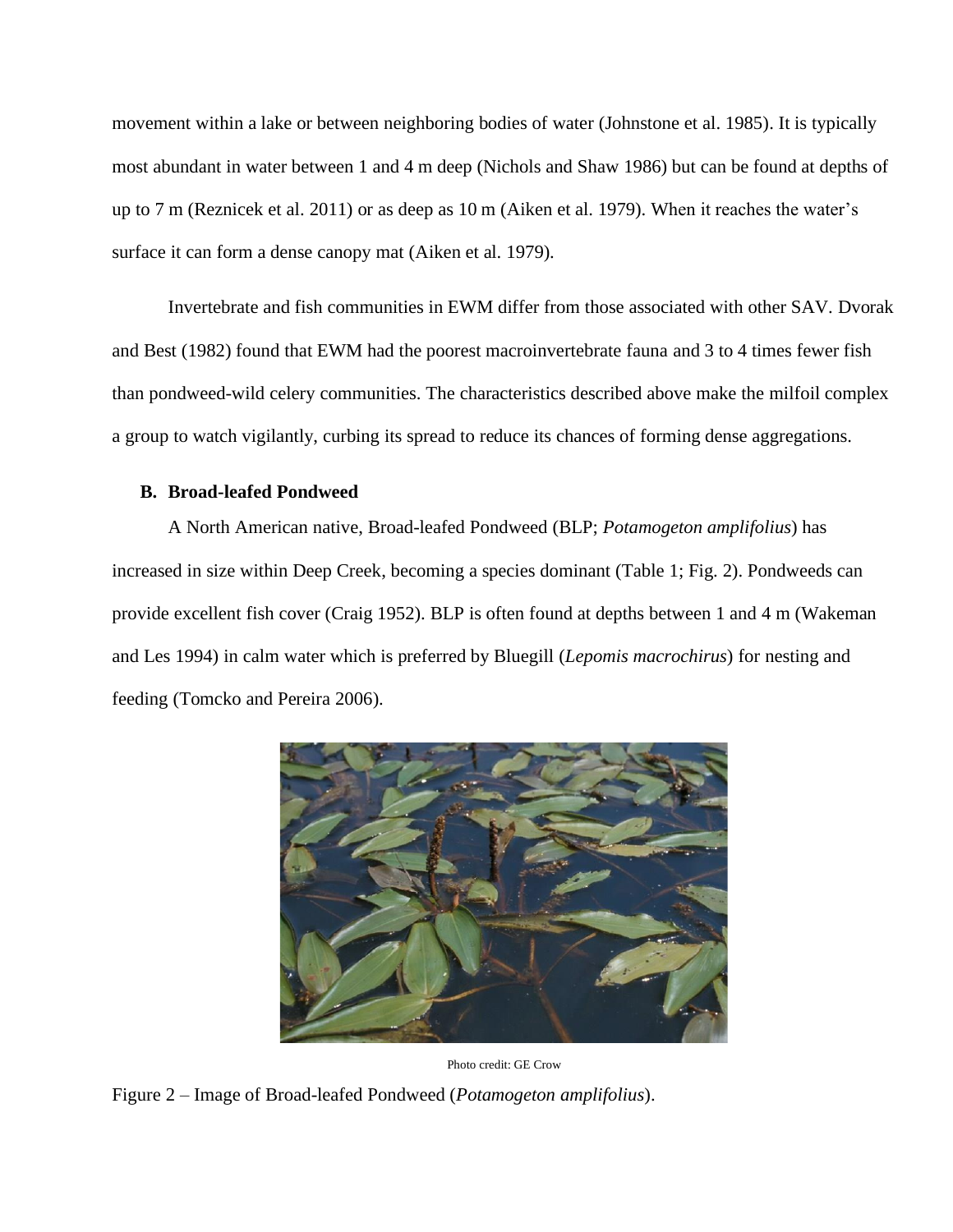However, if left unchecked BLP can grow pervasively, dispersing quickly within an aquatic system. Options available to curb its spread include biological, chemical, or mechanical removal (Texas A&M 2022b). Biological removal would require introducing Grass Carp (*Ctenopharyngodon idella*); but this would not be an option in Maryland as the Department of Natural Resources has banned this fish from all waterways (MICRA 2015). Chemical removal using various herbicides (Texas A&M 2022b) has also been proposed as a removal method but may be viewed negatively by the public. Mechanical removal by raking or dredging the waterbody is an option likely not available to Deep Creek Lake due to the recreational activities that are a focus of this waterbody. However, winter drawdowns (more on this below), another mechanical control, may be a more viable option, especially in large lake or reservoir systems. This will be discussed further below.

# **C. Wild Celery**

Wild Celery (WC, *Vallisneria americana*) is a fast-growing perennial aquatic macrophyte (Fig. 3). With ribbon like leaves it is often found rooted in mud, growing among pondweeds. In lakes it can grow to a few meters in length and, if the substrate is suitable, form large mats of grass in late summer (Korschgen and Green 1988). It provides shelter for juvenile fish like Perch (*Perca flavescens*) and provides cover for Bass (*Micropterus* sp.) and Bluegill. It is also an excellent food choice for waterfowl, particularly diving ducks, like Canvasbacks (*Aythya valisineria*) and Scaups (*Aythya* sp.) (Korschgen and Green 1988).

This plant is best left alone because of the benefits it offers to fish and wildlife species; however, if left unchecked it may interfere with recreational activities like boating and fishing. Large aggregations can foul outboard motors and the thin ribbon-like leaves can become attached to fishing lures. Herbicides do not work well to control this plant and mechanical removal often fails because uprooted plants can re-establish themselves (MN DNR 2022; Texas A&M 2022a).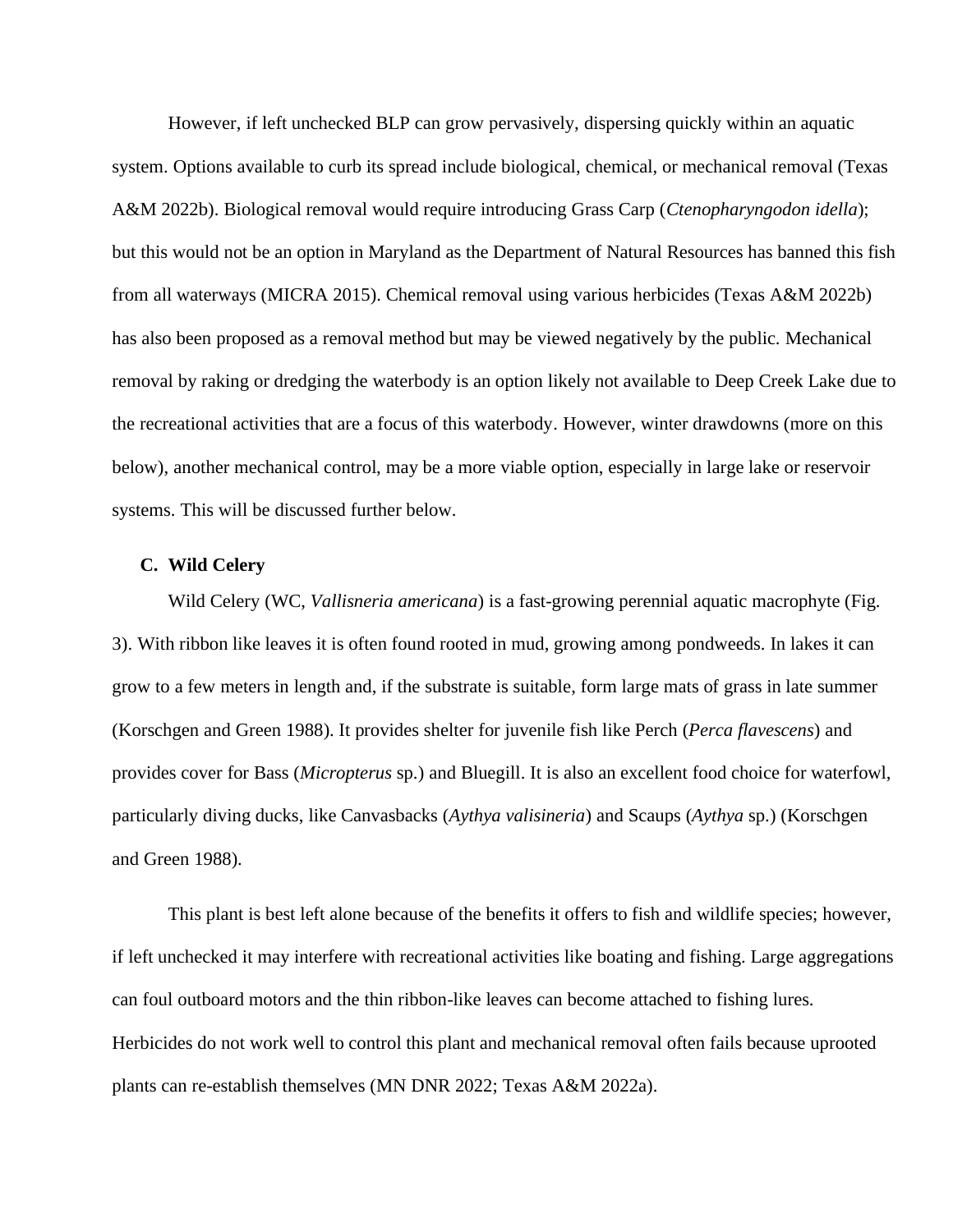

Photo Credit: Will Parson, Chesapeake Bay Program Figure 3 – Image of Wild Celery (*Vallisneria americana*).

# **Summary of SAV in Deep Creek and proposed management strategy**

The aforementioned section describes the general nature of three-dominant plants (complexes) present in Deep Creek Lake, each with their own benefits and dispersal strategies. While some are viewed as nuisance species others are viewed as very beneficial to fish and wildlife alike. Management of SAV is paramount to the continuing success of Deep Creek Lake. WDFW (2015) recommends developing a vegetation management plan to control and remove aquatic plants. A vegetation management plan is a comprehensive approach to controlling aquatic plants where all strategies are first considered and usually some combination of techniques is selected and implemented. These plans should be based on the biology and ecology of the aquatic plant(s) to be controlled and the environmental characteristics of the site. As a result, data (e.g., Table 1) about the system should first be assembled and analyzed.

Of the three basic control methods (mechanical, biological, and chemical), mechanical control can be the least expensive and most convenient. Moreover, public support is often greater for this method because chemicals are not being introduced into the environment (University of Florida 2021),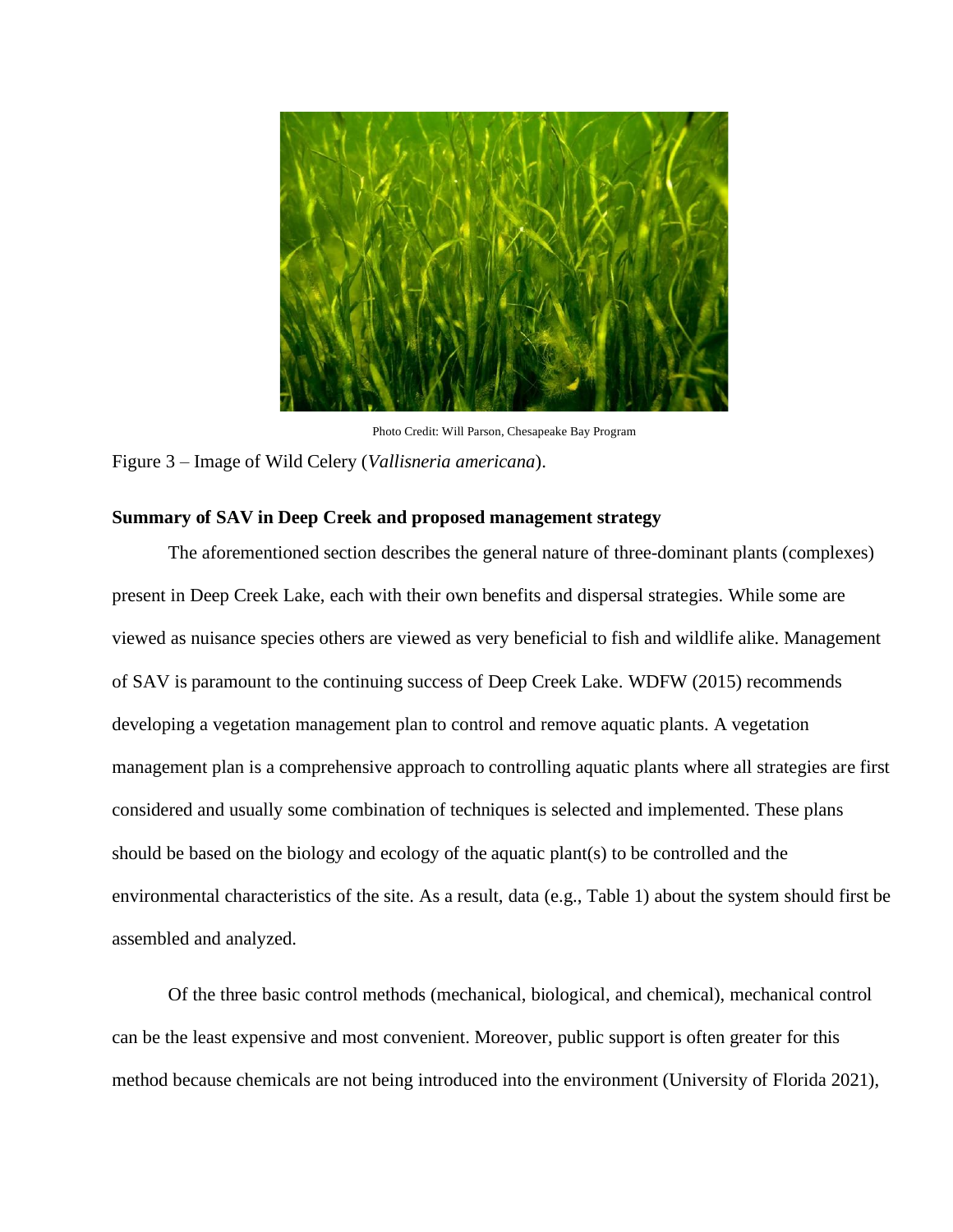or a non-native species like Grass Carp. Deep Creek Watershed Foundation is proposing to employ a seasonal drawdown strategy to control the spread of several aquatic macrophytes.

Unlike raking or physical removal, winter drawdown exposes plants to air-drying and freezing temperatures. The desiccation process can accelerate erosional processes which reduce fine-textured sediment (Effler and Matthews 2004; Cooley and Franzin 2008), organic matter, and nutrients (James et al. 2001; Furey et al. 2004). This in turn can leave behind larger sediment particles with low nutrient storage capacity. These abiotic changes along with direct physiological stresses from desiccation and freezing conditions can reduce macrophyte abundance and alter assemblage composition (Wilcox and Meeker 1991; Wagner and Falter 2002; Turner et al. 2005; Carmignani and Roy 2017).

The practice of water level manipulation reduces water levels to some predetermined quantity and is generally designed to expose portions of a lake bottom inundated with nuisance plants. Manipulating water levels (drawdowns) to remove or control aquatic noxious weeds and/or exposing plants and root systems to extreme temperature and moisture conditions may be appropriate under certain circumstances (WDFW 2015). Winter drawdowns and subsequent spring refills (Fig. 4) are a common lake and reservoir management practice to achieve a variety of human goals.

Drawdowns occur as early as November/December and can continue through April (NYSDEC 2005, Carmignani and Roy 2017; Fig. 4). However, this timetable can vary depending on the management objective and the seasonal climate (WDFW 2015). Historically, fishery managers used winter drawdowns to concentrate prey populations, this in turn stimulated piscivorous sport fishes by reducing prey refuge habitat (Hulsey 1957; Lantz et al. 1967; Groen and Schroeder 1978). This action promoted macrophyte growth which served as important spawning and rearing areas for these species (Fox et al. 1977). Fisheries managers also used drawdowns to attempt to eradicate undesired fishes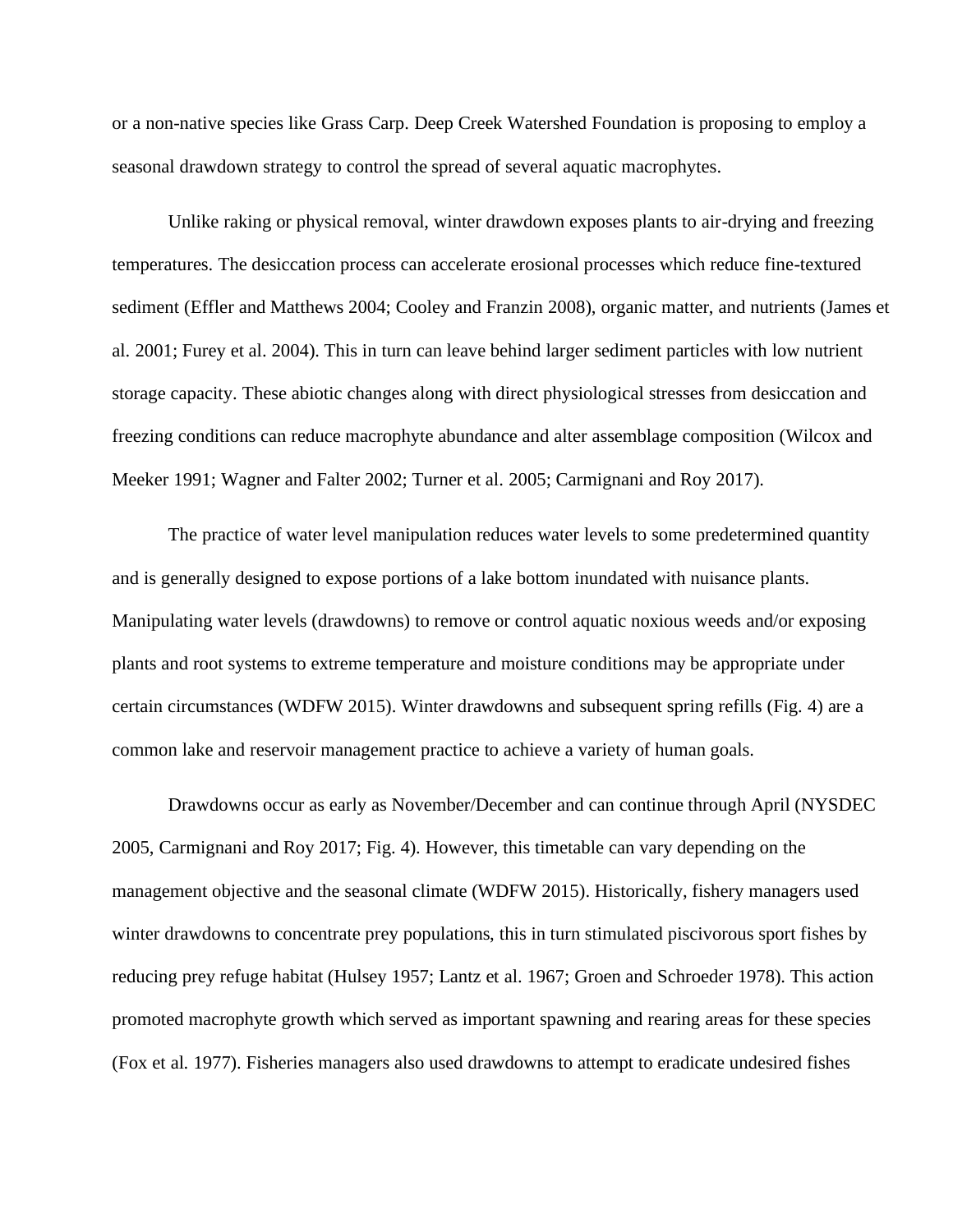

Figure 4 – Water level drawdown example from Goose Pond, Tyringham Massachusetts over two years (Carmignani and Roy 2017).

(Verrill and Berry Jr. 1995). Today, drawdowns have expanded value because many reservoirs have been developed for hydroelectric power generation. Winter drawdowns can help to meet the increased energy demand in such reservoirs during winter months (Aroviita and Hämäläinen 2008) and provide storage in anticipation of seasonal spring flooding (Hellsten 1997).

In recreational lakes, annual winter drawdowns can serve as a preventative measure to protect docks and retaining walls from ice scour damage, permit shoreline cleanup, and reduce nuisance levels of aquatic vegetation (Cooke et al. 2005). This can be an effective control technique, especially if done in successive years (NYSDEC 2005; Carmignani and Roy 2017). Water level manipulation can also provide a good opportunity to perform minor dam repairs and improve or enhance shorelines. Here, a literature review is provided that explores the ecosystem implications (both biotic and abiotic) of winter drawdowns.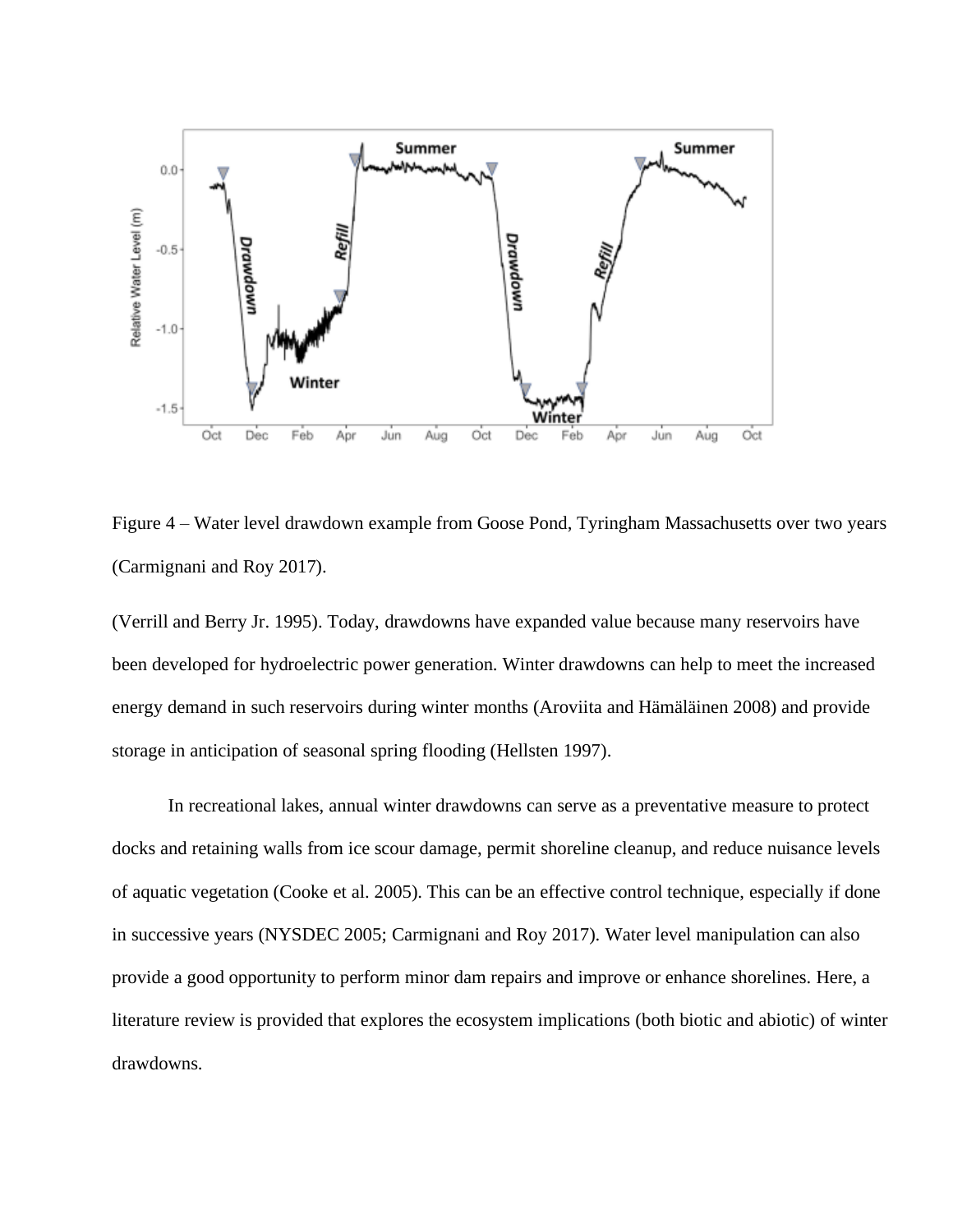#### **A. Plants/Habitat**

Studies have documented reduced macrophyte biomass and density from drawdown exposure compared to reference systems or previous non-drawdown conditions (Tarver 1980; Wagner and Falter 2002; Turner et al. 2005; Beklioglu et al. 2006; Sutela et al. 2013). Drawdowns of relatively large amplitude (e.g., >2-3 m) can significantly reduce macrophytes (Rorslett 1989; Turner et al. 2005; Keto et al. 2006; Sutela et al. 2013), while relatively mild drawdowns (<1.5 m) show less impact on density (Keto et al. 2006), potentially increasing macrophyte richness (Mjelde et al. 2012).

Response to drawdowns can be species specific and in some cases nuisance species are stimulated to grow (Cooke 1980). Turner et al. (2005) monitored the aquatic plant community in an experimental lake drawdown. They documented an initial two-thirds reduction in littoral macrophytes, however, recovery was variable among species. Of the species monitored, cool season grasses (*Carex* spp.) were nearly absent, milfoil (*Myriophyllum* spp.) were relatively unaffected, and pondweed (*Potamogeton* spp.) increased in biomass and frequency. McGowan et al. (2005) and Hudon (2004) noted similar increases in pondweeds following reductions in lake level.

The frequency of drawdowns may also play a role in determining the species composition of macrophytes. Ruderal (stress-tolerant) or semi-ruderal species may prevail. Ruderal species are characterized as fast growing with early reproduction and high annual seed production (Grime 1977; Rørslett 1989). They tend to have multiple reproduction strategies to increase the likelihood of individual persistence and population growth (Tazik et al. 1982; Siver et al. 1986). Rising water temperatures and concomitant ice-off in the spring promote rapid establishment of ruderal species, limiting growth of other macrophytes (Wagner and Falter 2002).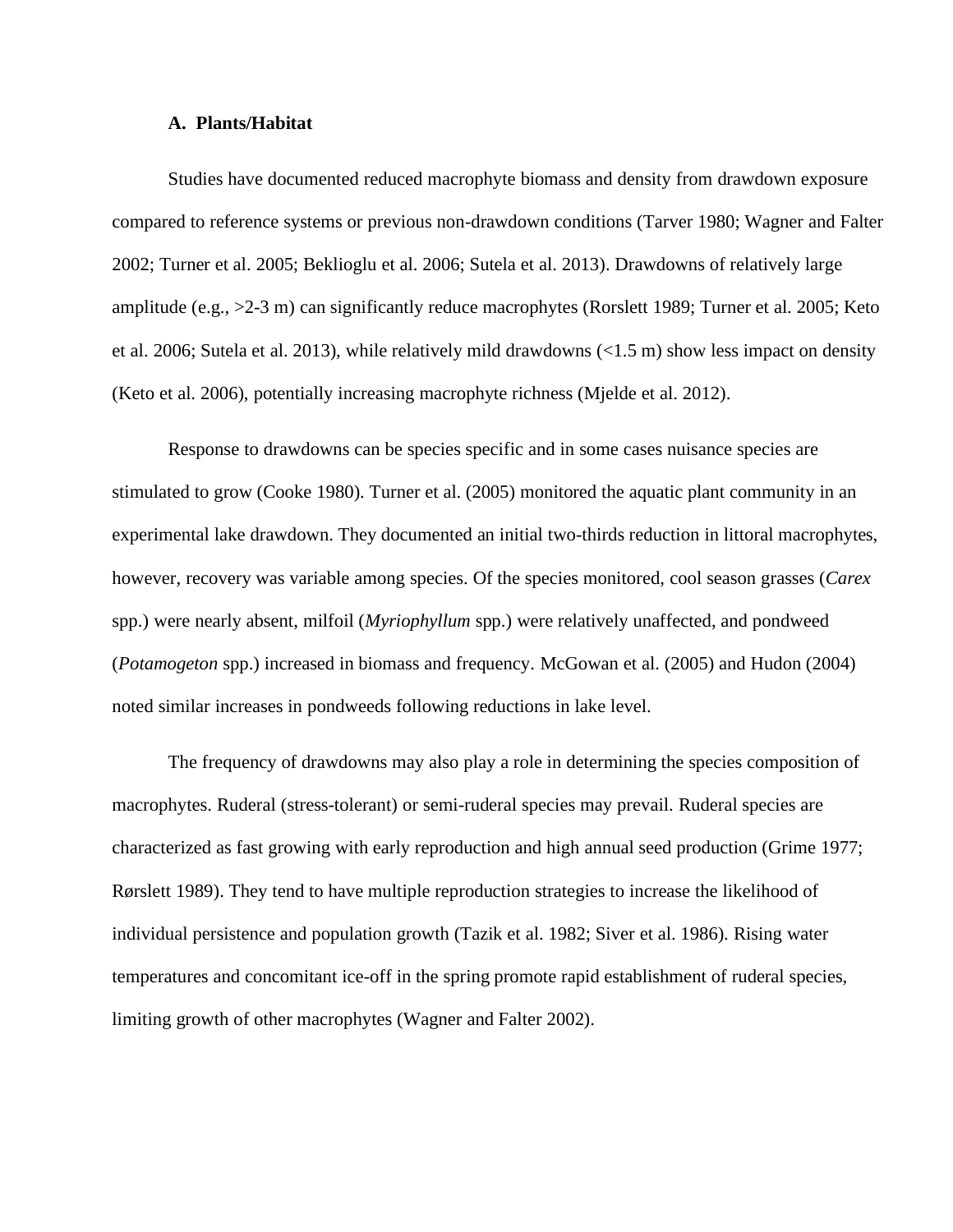The viability of seed banks can last for multiple years until suitable germination conditions arise (Howard and Wells 2009). Generally, sediment desiccation stimulates seed germination (Keddy and Reznicek 1986) and facilitates propagation in the drawdown exposure area (McGowan et al. 2005). Species that produce seeds (e.g., *Najas* minor, *Potamogeton pectinatus*) are expected to dominate assemblages with increasing lakebed desiccation intensity and frequency (Bornette and Puijalon 2011; Arthaud et al. 2012). Further, the likelihood of persistence for drawdown-tolerant taxa increases because of reduced competition (i.e., for nutrients, light, and space) with more sensitive species (Hellsten 2000; Boschilia et al. 2012).

While drawdowns may favor ruderals, other macrophyte species are restricted to low densities or are extirpated. Taxa most vulnerable in the drawdown exposure zone include perennial species (e.g., many *Potamogeton* spp.) that rely heavily on rhizomic structures for propagation (Siver et al. 1986), obligate-submergent species (Thomaz et al. 2006; Boschilia et al. 2012), and species sensitive to ice scour (Hellsten 2002).

The response among macrophytes therefore, largely depends on species' tolerance to freezing, its life-history strategy, and its geographic proximity. Studies summarized from New York (NYSDEC 2005) and Cooke (1980) seem to offer dissimilar results with same plants either positively or negatively affected by drawdown (Tables 2 and 3; e.g., pondweed). Carmignani and Roy (2017), note that assemblage composition is a function of the hydrological components of the drawdown regime (e.g., frequency, duration, and amplitude), competitive interactions, and the species-level tolerance to drawdown-related disturbance (e.g., desiccation, low temperatures, erosional forces) - all factors that likely influence the results documented.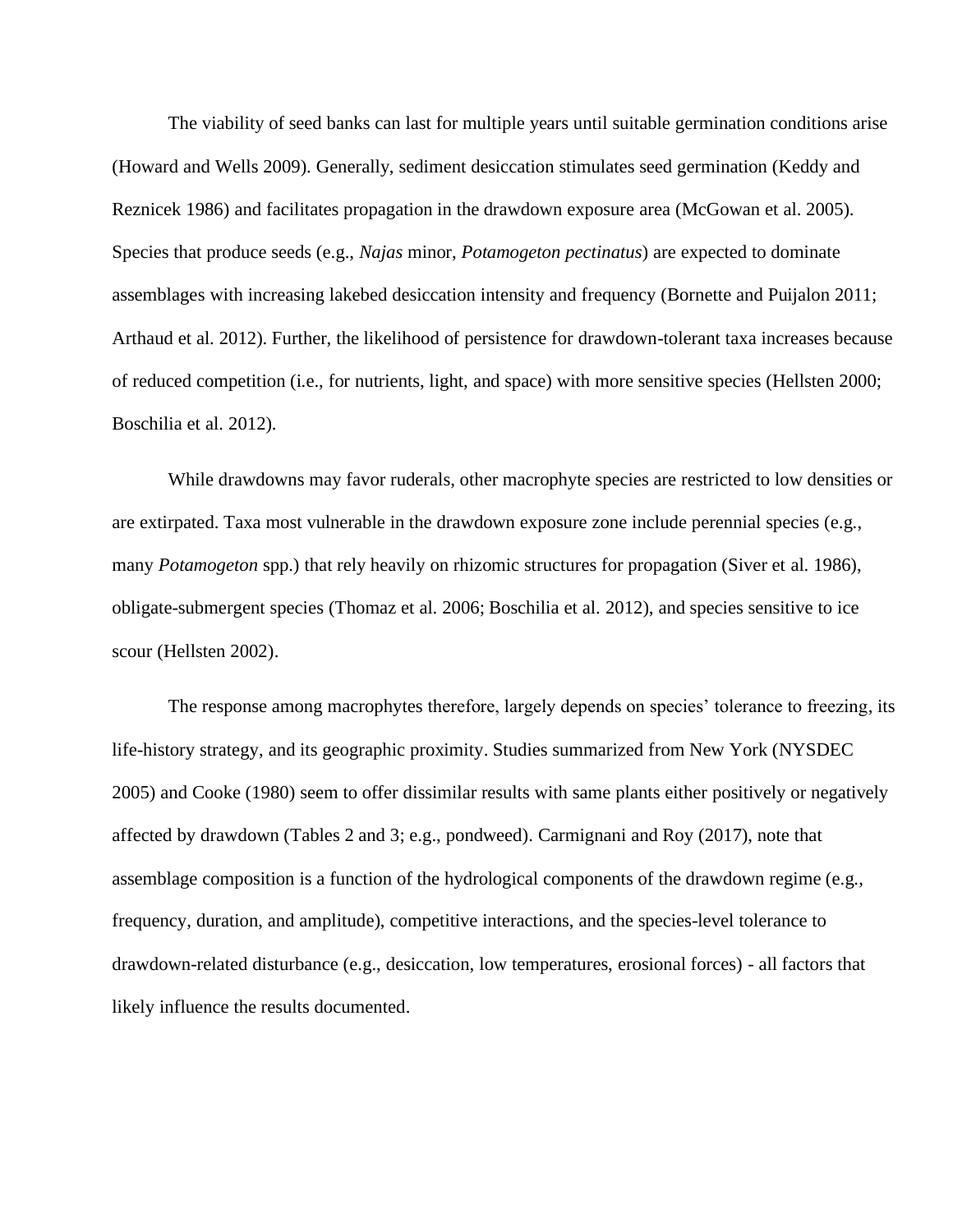Table 2 – Summary of common macrophytes in New York and their response to winter drawdown.

| Decrease after drawdown                                                                                                                                                                                                                  | <b>No Change or Variable</b>                                                                                                                                                                                                      | Increase after drawdown                                                    |
|------------------------------------------------------------------------------------------------------------------------------------------------------------------------------------------------------------------------------------------|-----------------------------------------------------------------------------------------------------------------------------------------------------------------------------------------------------------------------------------|----------------------------------------------------------------------------|
| Fanwort (Cabomba caroliniana)<br>Milfoils ( <i>Myriophyllum</i> spp.)<br>Robbins pondweed<br>(Potamogeton robbinsii)<br>Yellow water Lilly ( <i>Nuphar spp.</i> )<br>Bladderwort (Utricularia spp.)<br>Coontail (Ceratophyllym demersum) | Cattail (Typha latifolia)<br>Muskgrass ( <i>Charra</i> spp.)<br>Common waterweed<br>(Elodea canadensis)<br>Eelgrass<br>(Vallisneria americanum)<br>Water shield<br>(Brasenia schreberi)<br>Water chestnut ( <i>Trapa natans</i> ) | Most pondweeds<br><i>(Potamogeton spp.)</i><br>Naiads ( <i>Najas</i> spp.) |

Table 3 – Summary of common macrophytes summarized by Cooke (1980) and their response to winter drawdown.

| Decrease after drawdown                                                                                                                                                                                                                                                | <b>No Change or Variable</b>                                                            | Increase after drawdown                                                         |
|------------------------------------------------------------------------------------------------------------------------------------------------------------------------------------------------------------------------------------------------------------------------|-----------------------------------------------------------------------------------------|---------------------------------------------------------------------------------|
| Watershield ( <i>Brasenia</i> )<br>Yellow water lily ( <i>Nuphar</i> )<br>Pondweed ( <i>Potamogeton</i> )<br>White water lily ( <i>Nymphea</i> )<br>Spike rush ( <i>Eleocharis</i> )<br>Water milfoil ( <i>Myriophyllum</i> sp.)<br>Pickerelweed ( <i>Pontedaria</i> ) | Bladderwort (Utricularia)<br>Bur-reed (Sparganium)<br>Tape grass ( <i>Vallisneria</i> ) | Bulrush ( <i>Scirpus</i> )<br>Arrowhead (Sagittaria)<br>3-way sedge (Dulichium) |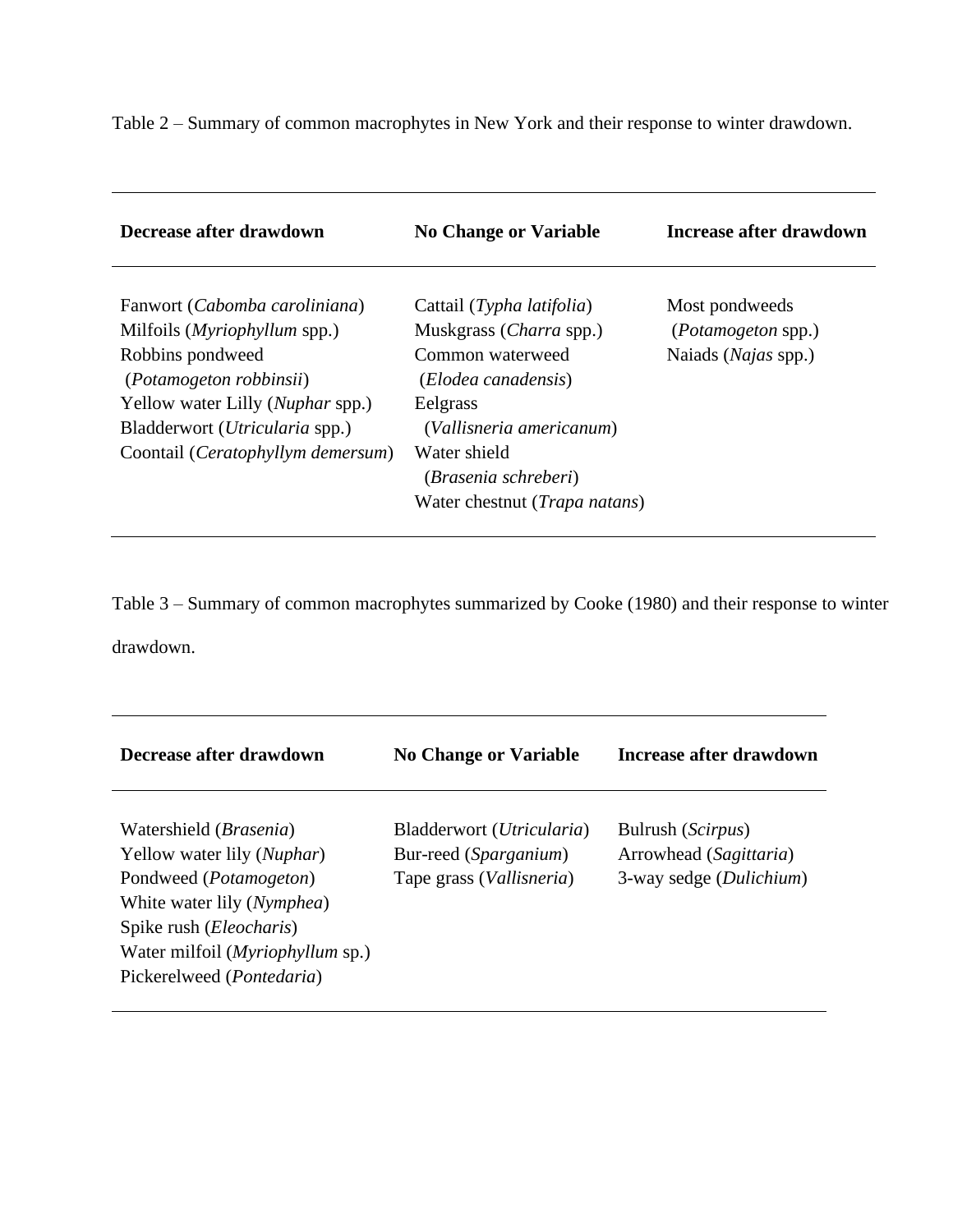#### **B. Fish**

By reducing the water level, forage fish such as Bluegill, are driven out of shallow water refuges and concentrated in open water, making them more vulnerable to Bass predation. This is a good technique to use in waterbodies that may be overrun with Bluegill because the increased predation by Bass reduces Bluegill numbers and provides additional food for Bass and other predatory fishes. In some cases, routine annual drawdowns have helped managers maintain a balanced Bass/Bluegill fishery. In addition to predatory fish, birds may also benefit by preying on concentrations of fish and invertebrates.

Fredrickson (1991) recommended a slow drawdown to give aquatic organisms an opportunity to disperse from the aquatic plant cover. Brush tops and gravel beds, which serve as fish attractors, can be easily placed while the water is down – thereby providing cover once the lake refills. While studies such as these demonstrate positive effects, removal effects of SAV on fish are somewhat inconsistent, likely because of experimental circumstances and location. For example, Colle and Shireman (1980) report that Bluegill condition and relative abundance declined following water level manipulation (Bettoli et al. 1993). But other research by Cross et al. (1992), Radomski et al. (1995), and Slade (2005) document that Bluegill remain unchanged when vegetation was removed. And still other studies report improvements of survival and population structure (Unmuth et al. 1999). One study performed over a 3-year period demonstrated the resilient nature of fish communities to recover and the ability of aquatic plants to resprout after the water body refilled (Paller 2011). So, the effects of water withdrawal on fishes are not definitive.

Shifting plant communities may reduce overhead cover (Bodaly and Lesack 1984) or eliminate spawning grounds previously available to fishes. Water level fluctuations can also alter fish behavior, distribution, and growth. Movement of Largemouth Bass (*M. salmoides*) and Northern Pike (*Esox*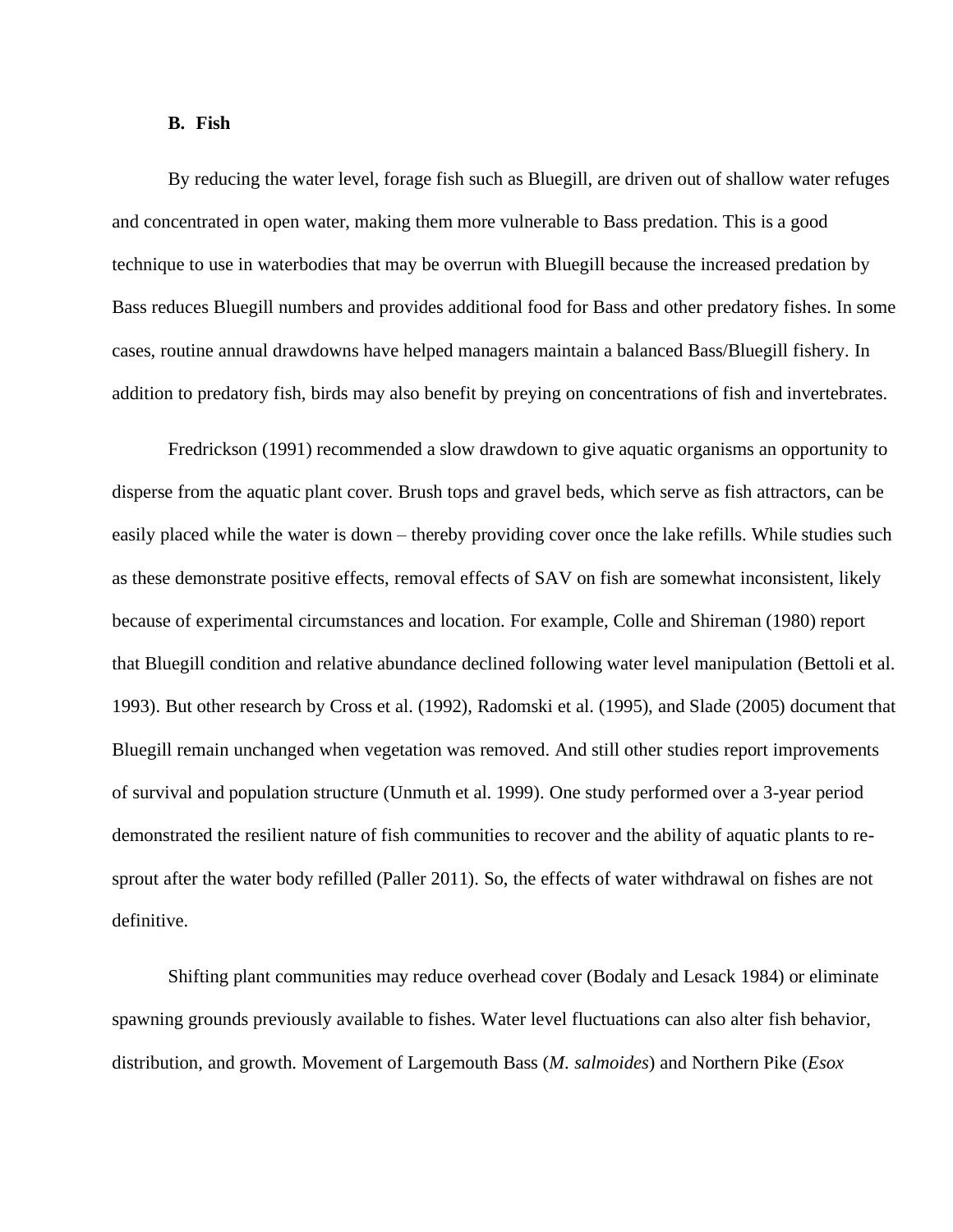*lucius*), noted by Rogers and Bergersen (1995), occurred in reservoirs between normal and drawdown conditions. Perhaps even more critical to fish is the availability of dissolved oxygen.

Cott et al. (2008), investigated the effects of winter water withdrawal on oxygen concentrations in small (<30 ha) lakes. They demonstrated that oxygen depletion brought on by drawdowns can be compounded by environmental factors like snowfall. Large volumes of water (10 and 20% of their respective under-ice volumes) were withdrawn from two lakes and compared with reference conditions. Under both scenarios, oxygen concentrations were depressed and further reduced with heavier snowpack.

Winter drawdown of reservoirs can induce winterkill if oxygenated water is removed through drawing or flushing the oxygenated surface waters within a reservoir, leaving only poorly oxygenated water (Gaboury and Patalas 1984; Järvalt and Pihu 2002). Drawdowns can also affect fish and other components of the aquatic ecosystem through partial or complete reduction of littoral habitat (refer to habitat section).

### **C. Macroinvertebrates**

Several studies reported significant effects of water level fluctuations on macroinvertebrate abundances and community composition (Furey et al. 2006; Aroviita and Hämäläinen 2008; White et al. 2008, 2011; McEwen and Butler 2010). The amplitude in water level fluctuations or the area exposed by drawdown was a key component to the response among macroinvertebrates who exhibited shorter life cycles and higher mobility in reservoirs with extensive winter drawdowns (Aroviita and Hämäläinen 2008; McEwen and Butler 2010; White et al. 2011).

With respect to taxa richness, research does not provide a decisive result. Aroviita and Hämäläinen (2008) and White et al. (2010, 2011), reported declines in taxa richness among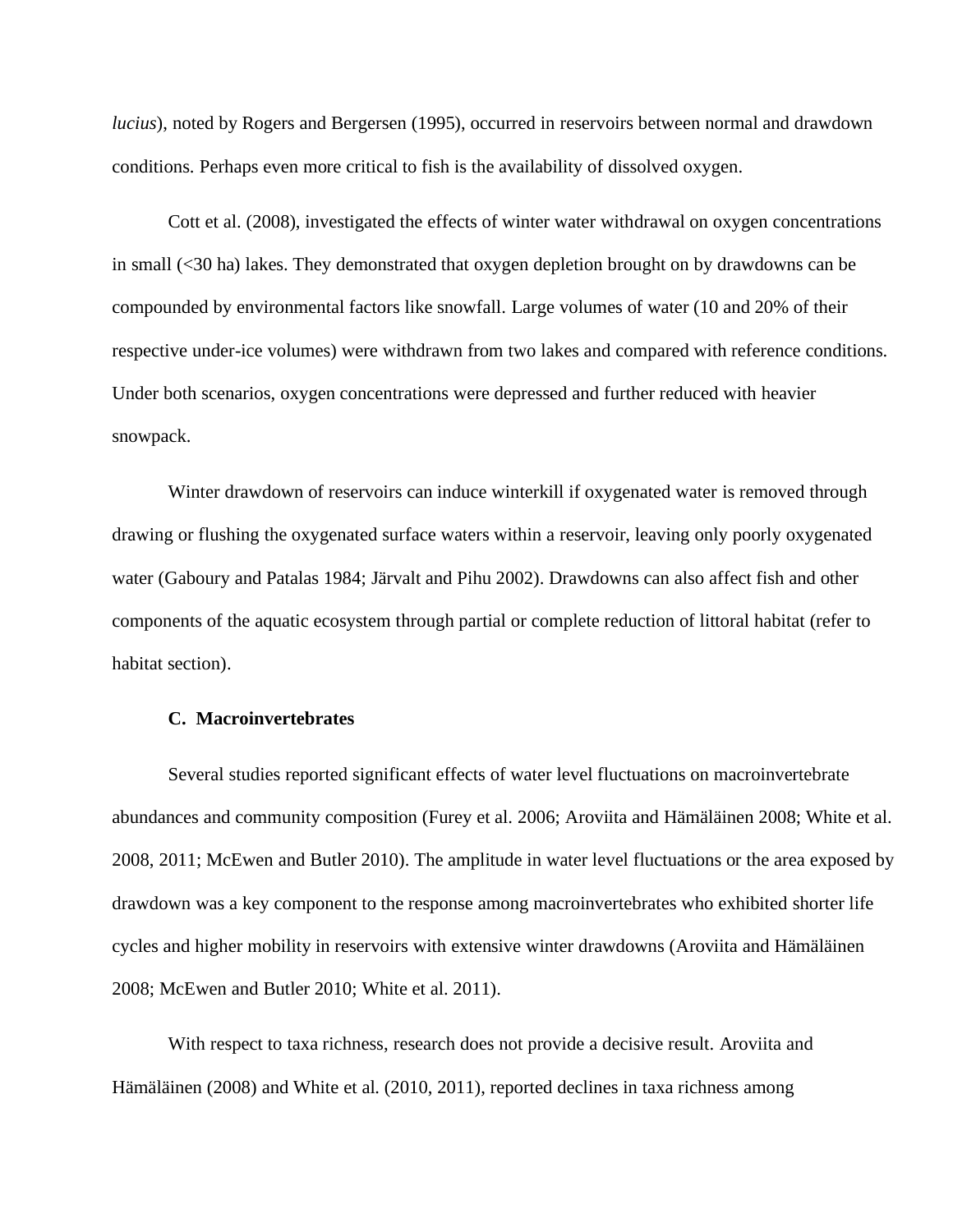macroinvertebrates sampled at relatively shallow depths (<5 m) but Furey et al. (2006), who sampled areas from 3.5 to 12.5 m reported an overall higher number of taxa in the reservoir, especially below the drawdown zone. These results, much like those reported for fish could, in part, be explained by differences in sampling approaches among studies.

Wetzel (2001) suggests that patchiness in the abundance and distribution of macroinvertebrates within lentic systems can be attributed to species' physiological limitations, competition, predation, resource availability, and other factors. For example, Rasmussen (1988) showed that littoral zoobenthic biomass was strongly related to submerged macrophyte biomass and localized slope. Both factors can influence the amount of available food as the former provides periphyton and allows for the deposition of organic-rich detritus whereas steep slopes prevent macrophytes from establishing. Because aquatic insects often require emergent vegetation to complete their metamorphosis from larva to adult (Thorp and Covich 1991), winter drawdowns designed to reduce vegetation would directly impact their life cycles.

Winter drawdown can expose bottom substrates to temperatures below  $0^{\circ}C$ , or lead to groundfast ice, consequently freezing the associated invertebrate community. This freezing may cause shifts in benthic invertebrate community structure because of species-specific tolerance levels to freezing and temperature regimes. Furey et al. (2006) noted that biomass and densities were greater in a regulated reservoir and that the effects of drawdown on benthic macroinvertebrates extended below the drawdown exposure area. In a similar study, Trottier et al. (2019) report that some species were resistant to desiccation (e.g., Chironomids, Oligochaetes and Sphaeriids), flourishing in the littoral areas of the regulated systems. They caution that such changes could have implications for food web structure and ecosystem function.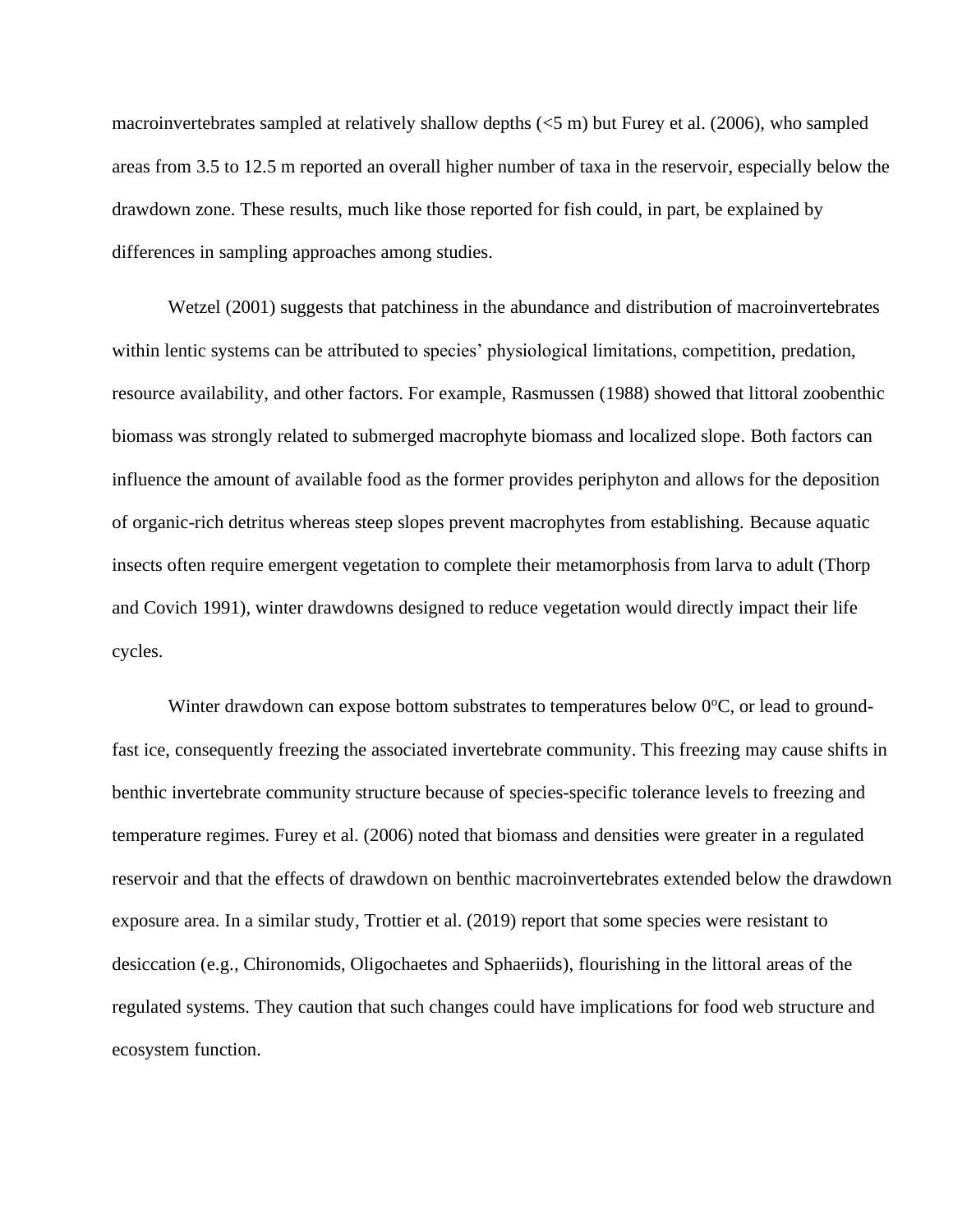#### **D. Other Semi-Aquatic Organisms**

Semi-aquatic organisms that are seasonally dependent on aquatic systems for food or refuge (e.g., frogs, turtles, beavers, muskrats, waterbirds) are likely to experience some type of stress or reduction during a portion of their life cycle in association with drawdowns. With respect to birds, aquatic macrophytes offer suitable nest substrate, protective cover, food availability, and territorial requirements (Johnsgard 1956). The physical structure of the vegetation and its successional stage, rather than its taxonomic composition, is of greatest importance to nesting birds (Weller 1978). Hemimarsh, a 1:1 ratio of emergent vegetation and open water (Weller and Spatcher 1965; Nelson and Bowyer 2000) is commonly recognized as ideal for many bird species throughout later portions of their seasonal cycle. Aquatic vegetation (as foliage, shoots, tubers, and seeds) constitutes a portion of the diet of many birds (Weller 1981). However, invertebrates may represent a greater part of the diet, especially during the breeding period. For example, Murkin et al. (1982) concluded that although blue-winged teal (*Anas discors* L.) and mallards (*Anas platyrhynchos* L.) preferred hemi-marsh habitat, their densities were dependent on invertebrate abundance. Similar responses are seen among furbearing mammals.

Muskrats for instance make denning houses in shallow water bodies using mud and aquatic vegetation. Dannel (1978) found that many muskrat lodges were within 1 m of water depth, and the mean water depth at lodge sites was 0.2 m. Relatively constant water levels are required to enable muskrats to access food and construction materials during periods of ice-cover (Glass 1952). Winter water level reductions can prevent semi-aquatic animals such as muskrats from accessing their burrows (Avakyan and Podol'skii 2002).

Water level fluctuation and control is the primary method of muskrat population management as it is the most influential variable determining muskrat abundance, even more so than the type of vegetation present. In winter, muskrats feed on plant material under the ice (Allen and Hoffman 1984);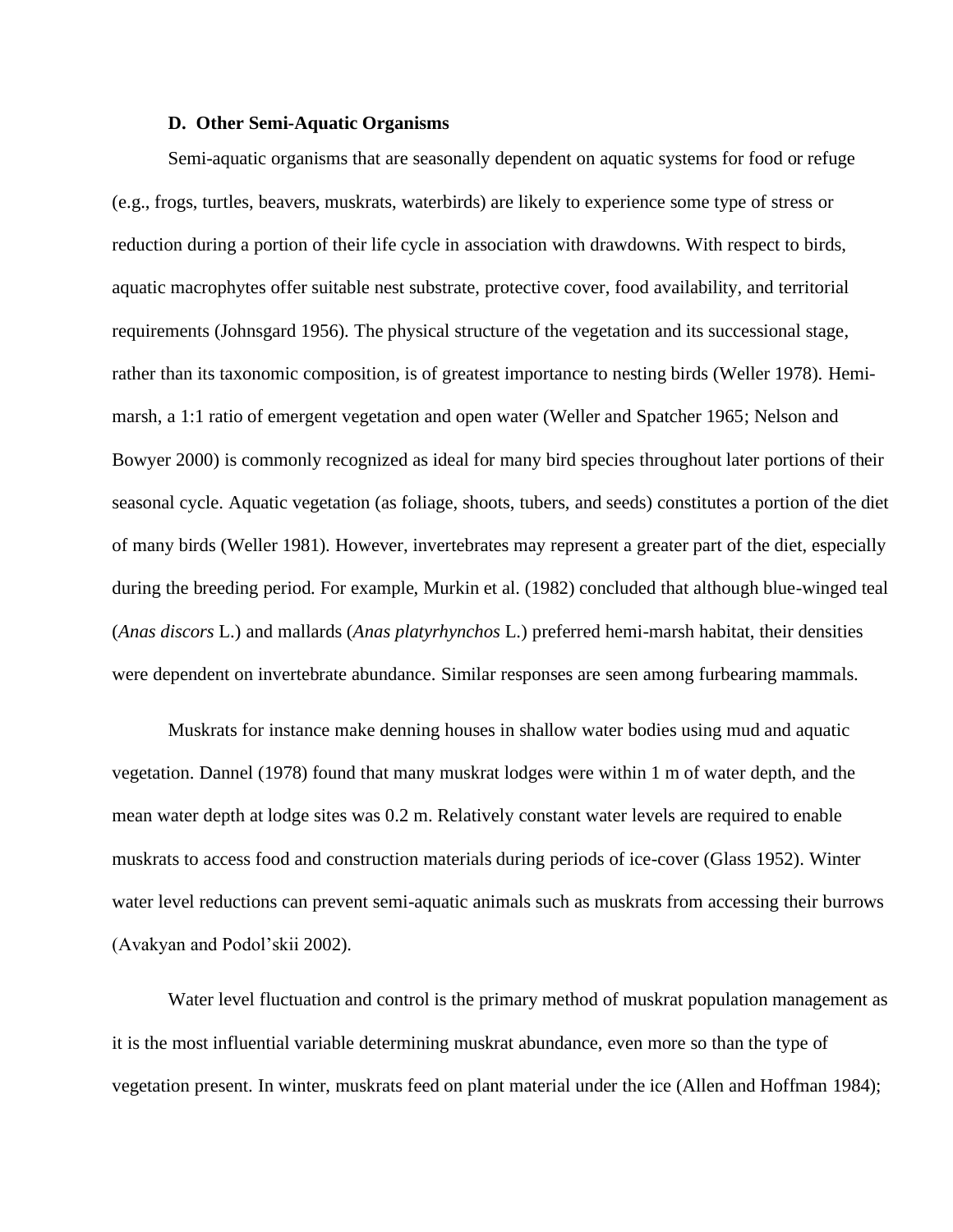changes to water level regimes that influence the amount of plant material in feeding areas and low water may lead to freezing of food resources that would otherwise be available. Further, when muskrats are forced to search for food during winter, they run an increased risk of being frozen out of their dens (Perry 1982).

If water levels are too low, muskrats are forced to find new feeding areas, increasing their vulnerability to predation and hypothermia. Drought or other low water events can concentrate muskrats, leading to higher rates of social conflict, predation, and disease (Perry 1982). Reduced water levels can prevent the establishment of plants such as cattails (*Typha* sp.) that muskrats use for food and building materials. Parasite loading and disease also increase with suboptimal water levels (Perry 1982). So, even though a semi-aquatic organism, muskrats could be detrimentally impacted by water withdrawal.

### **E. Abiotic (Chemical) conditions**

Water withdrawals can affect many different aspects of the physical and chemical nature of a waterbody. Water-level manipulation can favor the oxidation and mineralization of organic phosphates (P) (De Groot and Van Wijck 1993). This however largely depends on the precise changes in sediment chemistry, structure, and organic matter sources (e.g., macrophytes, Watts 2000) and the release of sedimentary P on reflooding. For example, Twinch (1987) reported greater releases of P uponreflooding were a result of changes in sediment composition. Moreover, Klotz and Linn (2001) indicated that P release because of drying was correlated with sediment P and organic content suggesting that drawdowns may increase P loading in lakes rather than decreasing it.

Similarly, sediment desiccation can alter nitrogen (N) cycling by increasing aerobic nitrification and nitrate buildup in sediments (Kadlec 1962) or by mineralizing sedimentary organic-N and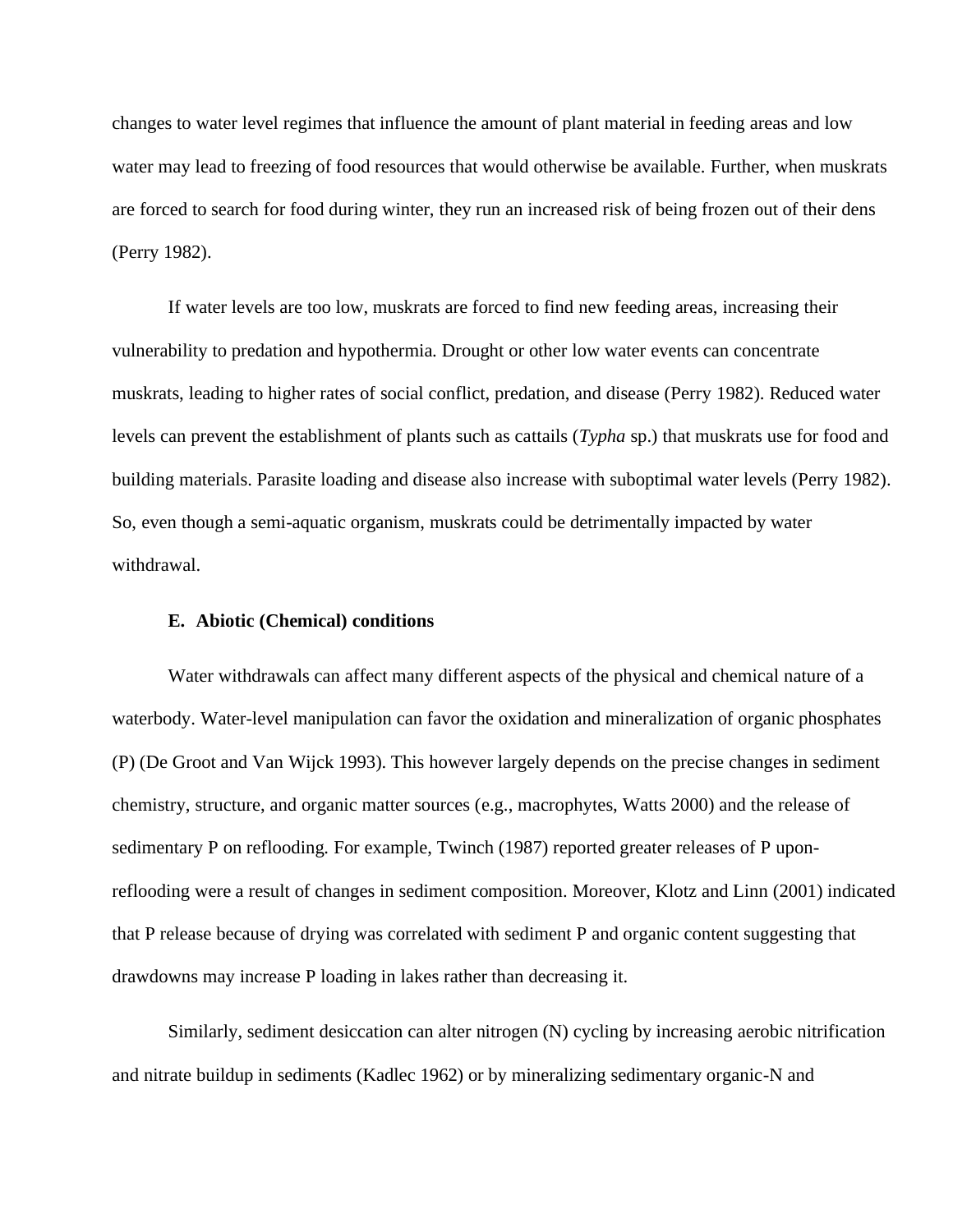intensifying denitrification in underlying anoxic sediments (De Groot and Van Wijck 1993). McGowan et al. (2005) showed that drawdowns of 50% resulted in elevated NH4-N (Ammonia-Nitrate) concentrations but other parameters monitored changed little. Wichelen et al. (2007) report that that drawdown resulted in sediments with a lower water and organic matter content and water column turbidity decreased after the drawdown. But pH in the southern basin of their study declined to <4, probably because sulphides in the sediment were oxidized during drawdown and sediment desiccation (Wichelen et al. 2007). Like biotic variables, the results are varied documenting changes in abiotic factors. Therefore, a good understanding of the chemistry and surrounding geology will be an important consideration before a winter drawdown is considered.

## **Conclusion**

Winter drawdowns can offer many benefits including: reducing SAV and nuisance or overcrowded fish populations, changing the composition of plant and animal species, and providing electrical power in winter and water storage in spring. However, the timing and duration of drawdowns can negatively impact species by compressing life histories and changing food web structure.

Regarding Deep Creek Lake, data should continue to be collected concerning the spread and or invasion of various plant species like those listed in Table 1. Identification of all aquatic plants will be an important part of this process as this may determine the efficacy and longevity of drawdowns. In addition, available fish data should be evaluated to determine the species composition and if possible, the size structure of various populations; moreover, other data from the lake should be incorporated as available (e.g., bird or macroinvertebrate surveys and chemical information). A timeline similar to that proposed by WDFW (2015; e.g., Table 2) should be developed to achieve the desired goals of the Deep Creek Watershed Foundation.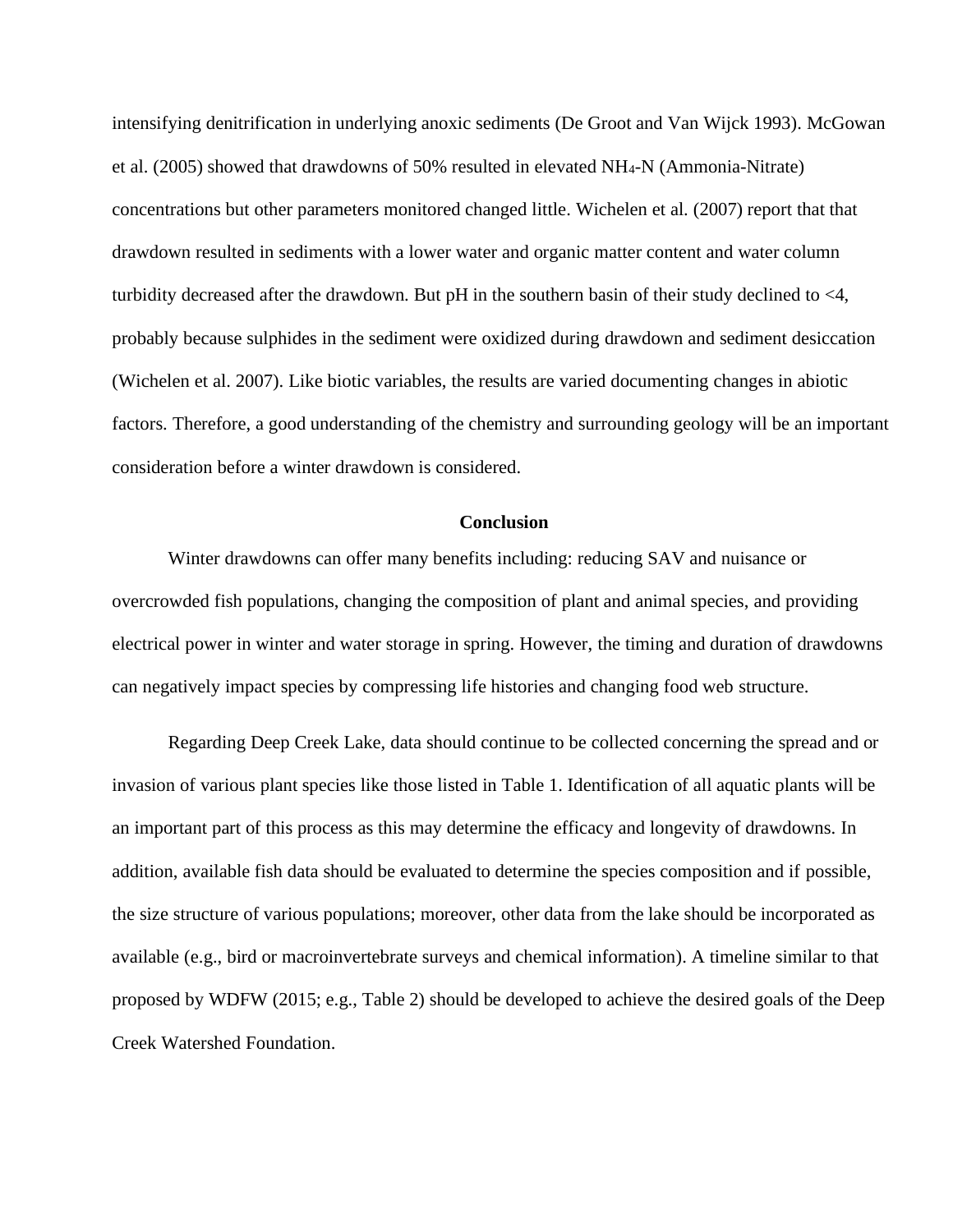The proposed dredging of Arrowhead Run Cove may prove instructive to assess the physical changes associated with drawdowns and the mechanical removal of both plants and silt. This could serve as a model of sorts to determine what other data should be assessed to determine the efficacy of such an action at Deep Creek Lake and what the implications may be.

# **Literature Cited**

- Aiken, S. G., P. R. Newroth, and I. Wile. 1979. The biology of Canadian weeds. *Myriophyllum spicatum* L. Canadian Journal of Plant Science 59: 201-215.
- Allen, A.W. and R.D. Hoffman. 1984. Habitat Suitability Index Models: Muskrat. U.S. Fish and Wildlife Service, FWS/OBS82/10.46.27 pp.
- Aroviita, J. and H. Hämäläinen. 2008. The impact of water-level regulation on littoral macroinvertebrate assemblages in boreal lakes. Hydrobiologia 613:45-56.
- Arthaud, F., D. Vallod, J. Robin, and G. Bornette. 2012. Eutrophication and drought disturbance shape functional diversity and life history traits of aquatic plants in shallow lakes. Aquatic Science 74:471- 481.
- Avakyan, A.B. and S.A. Podol'skii. 2002. Impact of Reservoirs on the Fauna. Water Resources 29(2):123-132.
- Beklioglu, M., G. Altinayar, and C.O. Tan. 2006. Water level control over submerged macrophyte development in five shallow lakes of Mediterranean Turkey. Archiv für Hydrobiologie 166:535-556.
- Bettoli, P.W., M.J. Maceina, R.L. Noble, and R.K. Betsill. 1993. Response of a reservoir fish community to aquatic vegetation removal. North American Journal of Fisheries Management 13:110-124.
- Bodaly, R.A. and L.F.W. Lesack. 1984. Response of a Boreal Northern Pike (*Esox lucius*) Population to Lake Impoundment: Wupaw Bay, Southern Indian Lake, Manitoba. Canadian Technical Report of Fisheries and Aquatic Sciences 41:706-714.
- Bornette G. and S. Puijalon. 2011. Response of aquatic plants to abiotic factors: a review. Aquatic Science 73:1-14.
- Boschilia S.M., E.F. De Oliveira, and A. Schwarzbold. 2012. The immediate and long-term effects of water drawdown on macrophyte assemblages in a large subtropical reservoir. Freshwater Biology 57:2641-2651.
- Carmignani, J.R. and A.H. Roy. 2017. Ecological impacts of winter water level drawdowns on lake littoral zones: a review. Aquatic Sciences 79:803-824.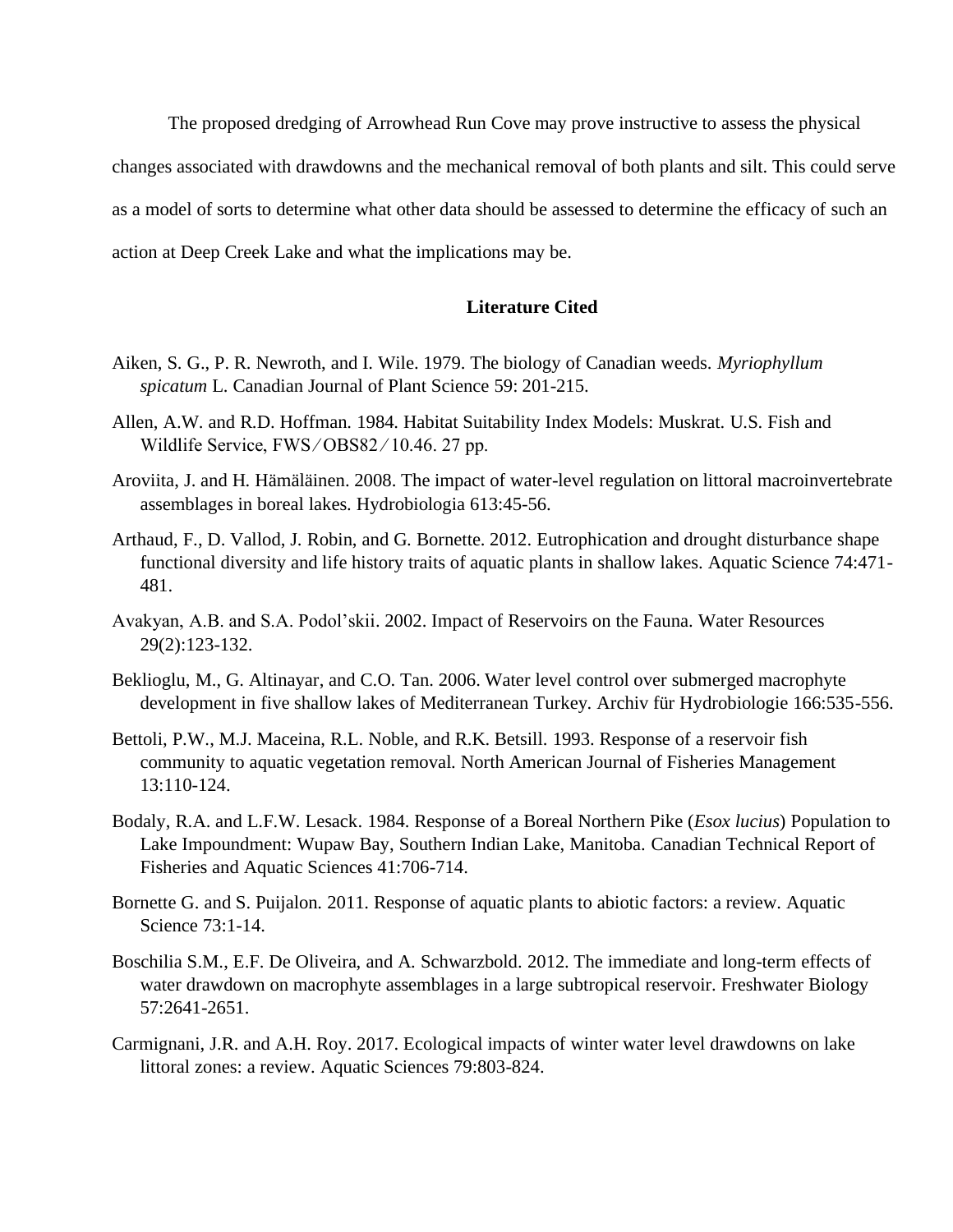- Colle, D.E. and J.V. Shireman. 1980. Coefficients of condition for largemouth bass, bluegill, and redear sunfish in Hydrilla-infested lakes. Transactions of the American Fisheries Society 109:521-531.
- Cooley, P.M. and W.G. Franzin. 2008. Predicting the spatial mud energy and mud deposition boundary depth in a small boreal reservoir before and after draw down. Lake and Reservoir Management 24: 261-272.
- Cooke, G.D. 1980. Lake level drawdown as a macrophyte control technique. Journal of the American Water Resources Association 16:317-322.
- Cooke, G.D., E.B Welch, S.A Peterson, and S.A. Nichols. 2005. Restoration and management of lakes and reservoirs, 3rd ed. CRC Press Boca Raton, Florida.
- Cott, P.A., P.K. Sibley, A.M. Gordon, R.A. Bodaly, K.H. Mills, W.M. Somers, and G.A. Fillatre. 2008. The Effects of Water Withdrawal from Ice-Covered Lakes on Oxygen, Temperature and Fish. Journal of the American Water Resources Association 41:328-342.
- Craig, V.E. 1952. A story of fish production as it applies to Montana. M.S. Thesis. Montana State University, Bozeman, Montana.
- Cross, T.K., M.C. McInerny, and R.A. Davis. 1992. Macrophyte removal to enhance bluegill, largemouth bass, and northern pike populations. Minnesota Department of Natural Resources, Section of Fisheries Investigational Report 415, St. Paul, Minnesota.
- Dannel, K. 1978. Intra- and Interannual Changes in Habitat Selection by the Muskrat. Journal of Wildlife Management 42(3):540- 549.
- Dvorak, J. and E.P. Best. 1982. Macro-invertebrate communities associated with the macrophytes of Lake Vechten: structural and functional relationships. Hydrobiologia 95:115-126.
- Effler, S.W. and D.A. Matthews. 2004. Sediment resuspension and drawdown in a water supply reservoir. Journal of the American Water Resources Association 40: 251-264.
- Eiswerth, M.E., S.G. Donaldson, and W.S. Johnson. 2000. Potential environmental impacts and economic damages of Eurasian watermilfoil (*Myriophyllum spicatum*) in western Nevada and northeastern California. Weed Technology 14(3):511-518.
- Fox J., P.L. Brezonick, and M.A Keirn. 1977. Lake drawdown as a method for improving water quality. U.S. Environmental Protection Agency, Corvallis Environmental Research Laboratory, Corvallis, Oregon.
- Fredrickson, L.H. 1991. Strategies for water level manipulation in moist-soil systems. U.S. Fish and Wildlife Service. Leaflet 13.4.6. 8 pp.
- Furey, P.C., R.N. Nordin, and A. Mazumder. 2004. Water level drawdown affects physical and biogeochemical properties of littoral sediments of a reservoir and a natural lake. Lake and Reservoir Management 20: 280-295.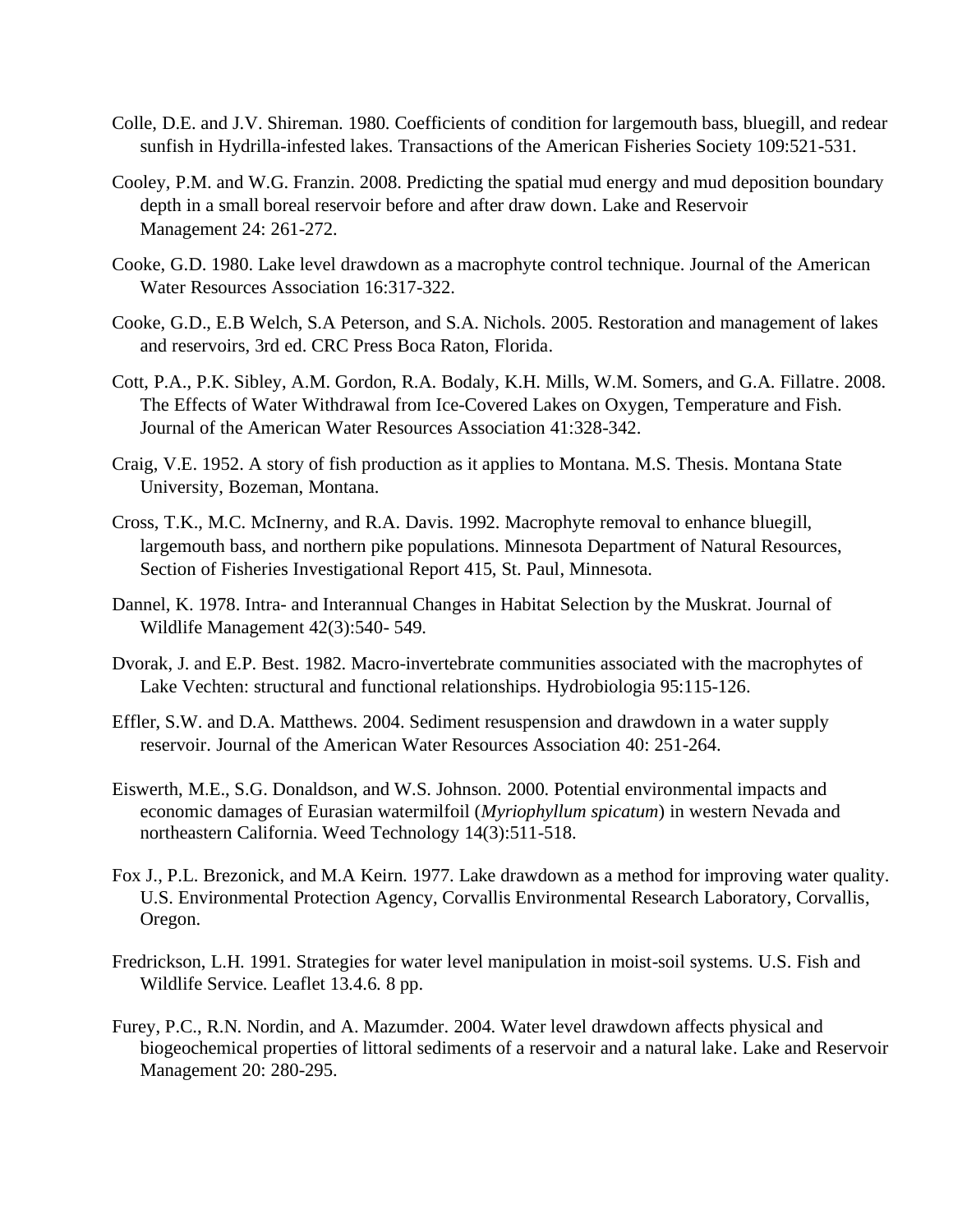- Furey, P.C., R.N. Nordin, and A. Mazumder. 2006. Littoral Benthic Macroinvertebrates Under Contrasting Drawdown in a Reservoir and a Natural Lake. Journal of the North American Benthological Society 25(1):19-31.
- Gaboury, M.N. and J.W. Patalas. 1984. Influence of Water Level Drawdown on the Fish Populations of Cross Lake, Manitoba. Canadian Journal of Fisheries and Aquatic Sciences 41:118-125.
- Glass, B.P. 1952. Factors Affecting the Survival of the Plains Muskrat Ondatra Zibethica Cinnamomina in Oklahoma. Journal of Wildlife Management 16:484-491.
- Grime, J. 1977. Evidence for the existence of three primary strategies in plants and its relevance to ecological and evolutionary theory. American Naturalist 111:1169-1194.
- Groen, C.L. and T.A. Schroeder. 1978. Effects of water level management on walleye and other coolwater fishes in Kansas reservoirs. American Fisheries Society Special Publication 11:278–283.
- Hellsten, S.K. 1997. Environmental factors related to water level regulation-a comparative study in northern Finland. Boreal Environmental Research 2:345-367.
- Hellsten, S.K. 2000. Environmental factors and aquatic macrophytes in the littoral zone of regulated lakes: causes, consequences and possibilities to alleviate harmful effects. Thesis, University of Oulu, Oulu, Finland.
- Howard R.J. and C.J. Wells. 2009. Plant community establishment following drawdown of a reservoir in southern Arkansas, USA. Wetlands Ecological Management 17:565-583.
- Hudon, C. 2004. Shift in Wetland Plant Composition and Biomass Following Low-Level Episodes in the St. Lawrence River Aquatic Vegetation: Looking Into the Future. Canadian Journal of Fisheries and Aquatic Sciences 61:603-617.
- Hulsey, A.H. 1957. Effects of a fall and winter drawdown on a flood control lake. In: Proceedings of the annual conference southeastern association of game and fish commissioners 10:285-289.
- James, W.F., J.W. Barko, H.L. Eakin, and D.R. Helsen. 2001. Changes in sediment characteristics following drawdown of Big Muskego Lake, Wisconsin. Archiv Fur Hydrobiologie 151:459-474.
- Järvalt, A. and E. Pihu. 2002. Influence of Water Level on Fish Stocks and Catches in Lake Võrtsjärv. Proceedings of the Estonian Academy of Sciences. Biology and Ecology 51:74-84.
- Johnsgard, P.A. 1956. Effects of water fluctuation and vegetation change on bird populations, particularly waterfowl. Ecology 37: 689-701.
- Johnstone, I.M., B.T. Coffey, and C. Howard-Williams. 1985. The role of recreational boat traffic in interlake dispersal of macrophytes: a New Zealand case study. Journal of Environmental Management 20:263-279.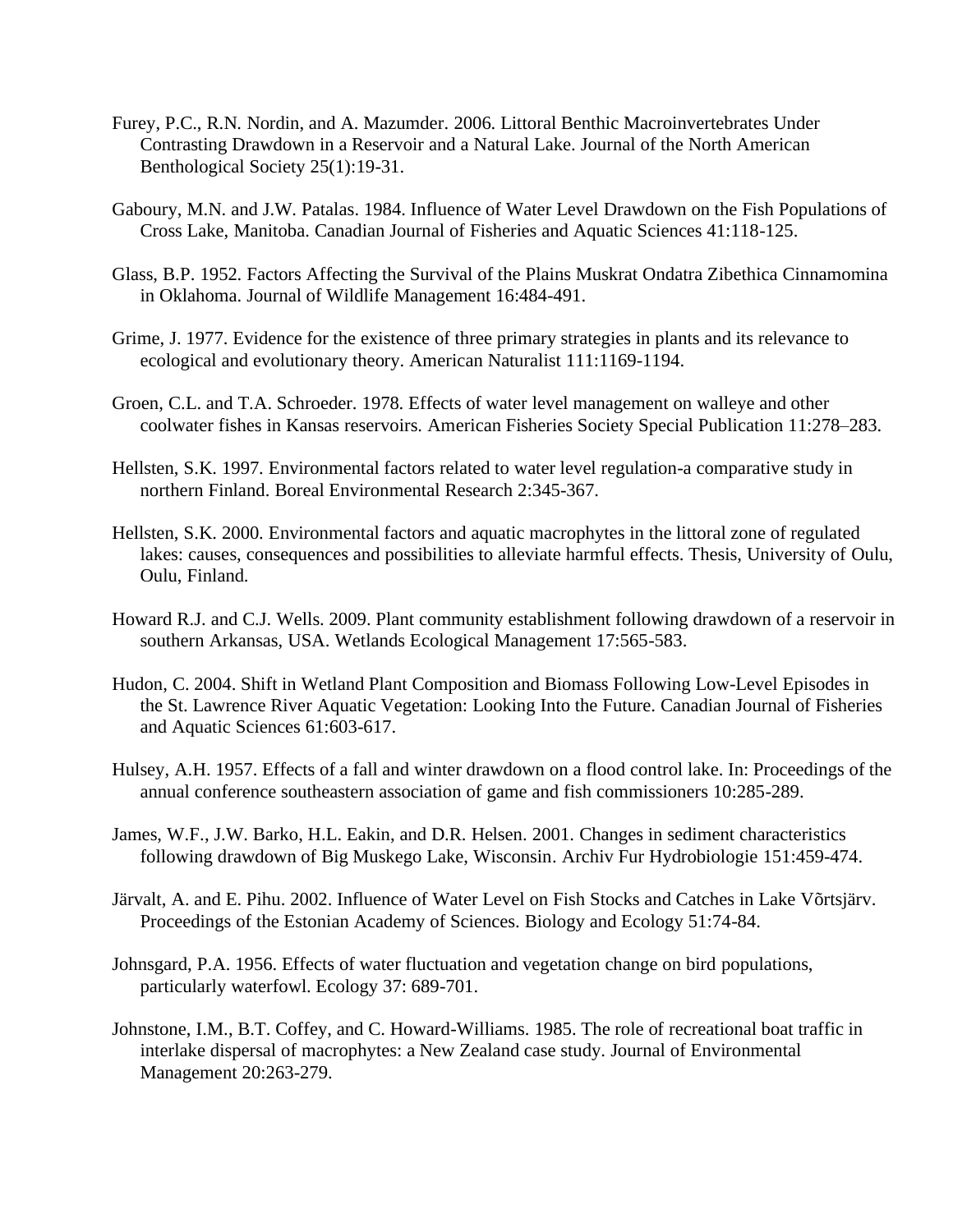- Keddy, P.A. and A.A. Reznicek. 1986. Great Lakes vegetation dynamics: the role of fluctuating water levels and buried seeds. Journal of Great Lakes Research 12:25-36.
- Keto, A., A. Tarvainen, and S. Hellsten. 2006. The effect of water level regulation on species richness and abundance of aquatic macrophytes in Finnish lakes. Verhandlungen des Internationalen Verein Limnologie 29:2103-2108.
- Klotz, R.L. and S.A. Linn. 2001. Influence of factors associated with water level drawdown on phosphorus release from sediments. Lake and Reservoir Management 17:48-54.
- Korschgen, C.E. and W.L. Green. 1988. American wild celery *(Vallisneria americana):* ecological considerations for restoration (No. 19). US Department of the Interior, Fish and Wildlife Service.
- Lantz, K.E., J.T. Davis, J.S. Hughes, and H.E. Schafer Jr. 1967. Water level fluctuation-its effects on vegetation control and fish population management. In: Proceedings of the Annual Conference Southeastern Association of Game and Fish Commissioners 18:483-494.
- Madsen, J.D., L.W. Eichler, and C.W. Boylen. 1988. Vegetative spread of Eurasian watermilfoil in Lake George, New York. Journal of Aquatic Plant Management 26:47-50.
- McEwen, D.C. and M.G. Butler. 2010. The effects of water-level manipulation on the benthic invertebrates of a managed reservoir. Freshwater Biology 55:1086-1101.
- McGowan, S., P.R. Leavitt, and R.I. Hall. 2005. A Whole-Lake Experiment to Determine the Effects of Winter Drought on Shallow Lakes. Ecosystems 8(6):694-708.
- Minnesota DNR (MN DNR). 2022. Wild celery (*Vallisneria americana*). <Accessed 17 January 2022 from: https://www.dnr.state.mn.us/aquatic\_plants/submerged\_plants/wild\_celery.html# :~:text=Common%20names%3A%20Water%20celery%2C%20eelgrass,a%20thin%20layer%20of%  $20$ muck. $>$ .
- Mississippi Interstate Cooperative Resource Association (MICRA). 2015. The use of grass carp in the United States. A report to the US Fish and Wildlife Service – Agreement #F12AP00630. <Accessed 19 January 2022 from: http://www.micrarivers.org/wp-content/uploads/2018/04/final-micra-grasscarp-report-web.pdf>.
- Mjelde, M., S. Hellsten, and F. Ecke. 2012. A water level drawdown index for aquatic macrophytes in Nordic lakes. Hydrobiologia 704:141-151.
- Murkin, H. R., R. M. Kaminski, and R. D. Titman. 1982. Responses of dabbling ducks and aquatic invertebrates to an experimentally manipulated cattail marsh. Canadian Journal of Zoology 60: 2324-2332.
- Nelson, T. and M. Bowyer. 2000. Managing wetland vegetation for marshbirds and waterfowl. Final project report: FY00 Wildlife Preservation Fund, Eastern Illinois University, Charleston, Illinois.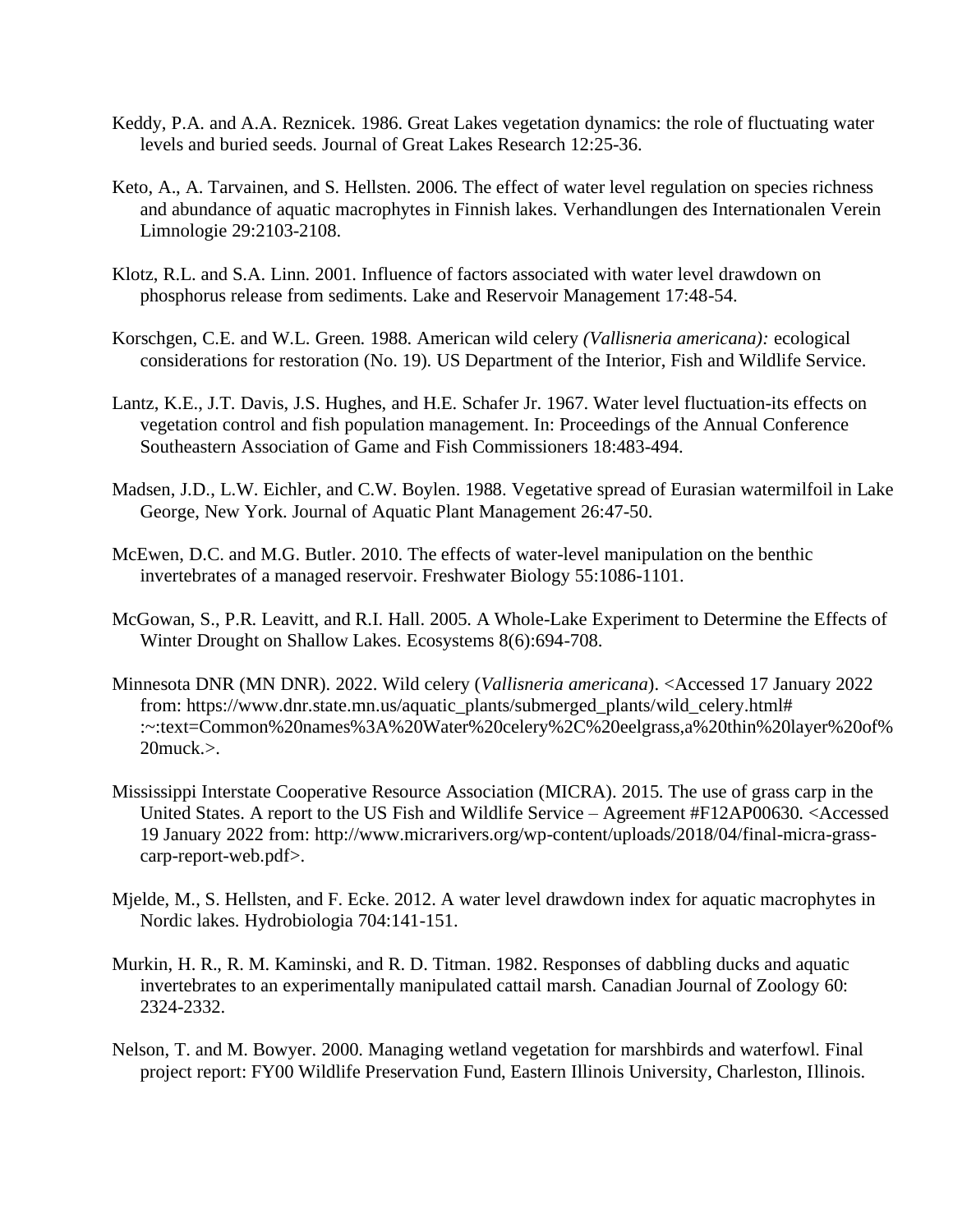- New York State DEC (NYSDEC). 2005. A primer on aquatic plant management in New York State. NYSDEC Division of Water. Draft Report.
- Nichols, S.A. and B.H. Shaw. 1986. Ecological life histories of the three aquatic nuisance plants, *Myriophyllum spicatum*, *Potamogeton crispus*, and *Elodea canadensis*. Hydrobiologia 131:3-21.
- Paller, M.H. 2011. Recovery of a reservoir fish community from drawdown related impacts. North American Journal of Fisheries Management 17:726-733.
- Perry, R. 1982. Muskrats. In: Wild Mammals of North America, J. Chapman and G. Feldhamer (Editors). John Hopkins University Press, Baltimore, Maryland, 1147 pp.
- Radomski, P.J., T.J. Goeman, and P.D. Spencer. 1995. The effects of chemical control of submerged vegetation on the fish community of a small Minnesota centrarchid lake. Minnesota Department of Natural Resources, Section of Fisheries Investigational Report 442, St. Paul, Minnesota.
- Reznicek, A.A., E.G. Voss, and B.S. Walters. 2011. Michigan Flora Online. University of Michigan.
- Rogers, K.B. and E.P. Bergersen. 1995. Effects of a Fall Drawdown on Movement of Adult Northern Pike and Largemouth Bass. North American Journal of Fisheries Management 15:596-600.
- Rørslett, B. 1989. An integrated approach to hydropower impact assessment. II. Submerged macrophytes in some Norwegian hydro-electric lakes. Hydrobiologia 175:65-82.
- Siver, P.A., A.M. Coleman, G.A. Benson, and J.T. Simpson. 1986. The effects of winter drawdown on macrophytes in Candlewood Lake, Connecticut. Lake Reservoir Management 2:69-73.
- Slade, J.G. 2005. Evaluation of fish-habitat relationships following a species-specific herbicide treatment in Minnesota. M.S. thesis, Mississippi State University, Mississippi State.
- Smith C.G. and J.W. Barko**.** 1990. Ecology of Eurasian watermilfoil. Journal of Aquatic Plant Management 28:55-64.
- Sutela T., J. Aroviita, and A. Keto. 2013. Assessing ecological status of regulated lakes with littoral macrophyte, macroinvertebrate and fish assemblages. Ecological Indicators 24:185-192.
- Tarver, D.P. 1980. Water fluctuation and the aquatic flora of Lake Miccosukee. Journal of Aquatic Plant Management 18:19-23.
- Tazik, P.P., W.R. Kodrich, and J.R. Moore. 1982. Effect of overwinter drawdown on bushy pondweed. Journal of Aquatic Plant Management 20:19-21.
- Texas A&M. 2022a. How to control eelgrass: A diagnosis tool for pond plants and algae. <Accessed 26 January 2022 from: https://aquaplant.tamu.edu/management-options/eelgrass/>.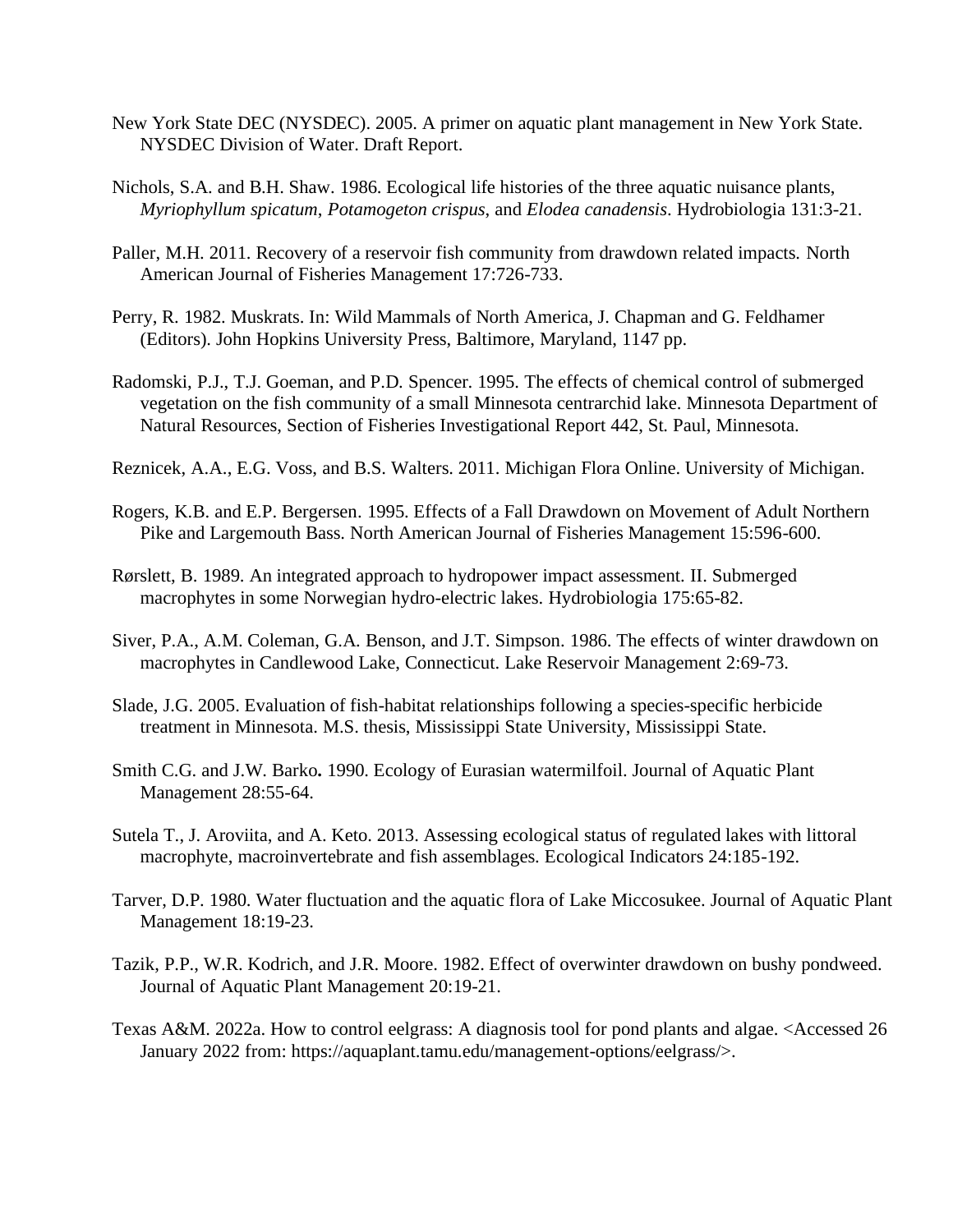- Texas A&M. 2022b. How to control large-leafed pondweed: A diagnosis tool for pond plants and algae. <Accessed 26 January 2022 from: https://aquaplant.tamu.edu/management-options/how-to-controllarge-leaf-pondweed/>.
- Thomaz, S.M., T.A. Pagioro, L.M. Bini, and K.J Murphy. 2006. Effect of reservoir drawdown on biomass of three species of aquatic macrophytes in a large sub-tropical reservoir (Itaipu, Brazil). Hydrobiologia 570:53-59.
- Thorp, J.H. and A.P. Covich, 1991. Ecology and Classification of North American Freshwater Invertebrates. Academic Press, San Diego, California, 911 pp.
- Tomcko, C.M. and D.L. Pereira. 2006. The relationship of bluegill population dynamics and submerged aquatic vegetation in Minnesota lakes. Minnesota Department of Natural Resources, Investigative Report 538.
- Trottier, G., H. Embke, K. Turgeon, C. Solomon, C. Nozais, and I. Gregory-Eaves. 2019. Macroinvertebrate abundance is lower in temperate reservoirs with higher winter drawdown. Hydrobiologia 834:199-211.
- Turner, M.A., D.B. Huebert, D.L. Findlay, L.L. Hendzel, W.A. Jansen, R.A. Bodaly, L.M. Armstrong, and S.E.M. Kasian. 2005. Divergent Impacts of Experimental Lake-Level Drawdown on Planktonic and Benthic Plant Communities in a Boreal Forest Lake. Canadian Journal of Fisheries and Aquatic Sciences 62:991-1003.
- Twinch, A.J. 1987. Phosphate exchange characteristics of wet and dried sediments samples from a hypertrophic reservoir. Implications for the measurement of phosphorus states. Water Resources 21:1225-1230.
- University of Florida IFAS Center for Aquatic and Invasive Plants. 2021. Sections 3. Control Methods. <Accessed 24 January 2022 from: https://plants.ifas.ufl.edu/manage/control-methods/chemicalcontrol/aquatic-herbicide-testing-toxicity-and-epa/>.
- Verrill, D.D. and C.R. Berry Jr. 1995. Effectiveness of an electric barrier and lake drawdown for reducing common carp and bigmouth buffalo abundances. North American Journal of Fisheries Management 15:137-141.
- Voss, E.G. and A.A. Reznicek. 2012. Field manual of Michigan flora. University of Michigan Press, Ann Arbor, Michigan.
- Wagner, T. and C.M. Falter. 2002. Response of an aquatic macrophyte community to fluctuating water levels in an oligotrophic lake. Lake Reservoir Management 18:52-65.
- Wakeman, R.W. and D.H. Les. 1994. Optimum growth conditions for *Potamogeton amplifolius*, *Myriophyllum spicatum* and *Potamogeton richardsonii*. Lake and Reservoir Management 9:129-133.
- Washington Department of Fish and Wildlife (WDFW). 2015. Aquatic plants and fish: rules for aquatic plant removal and control. Washington Department of Fish and Wildlife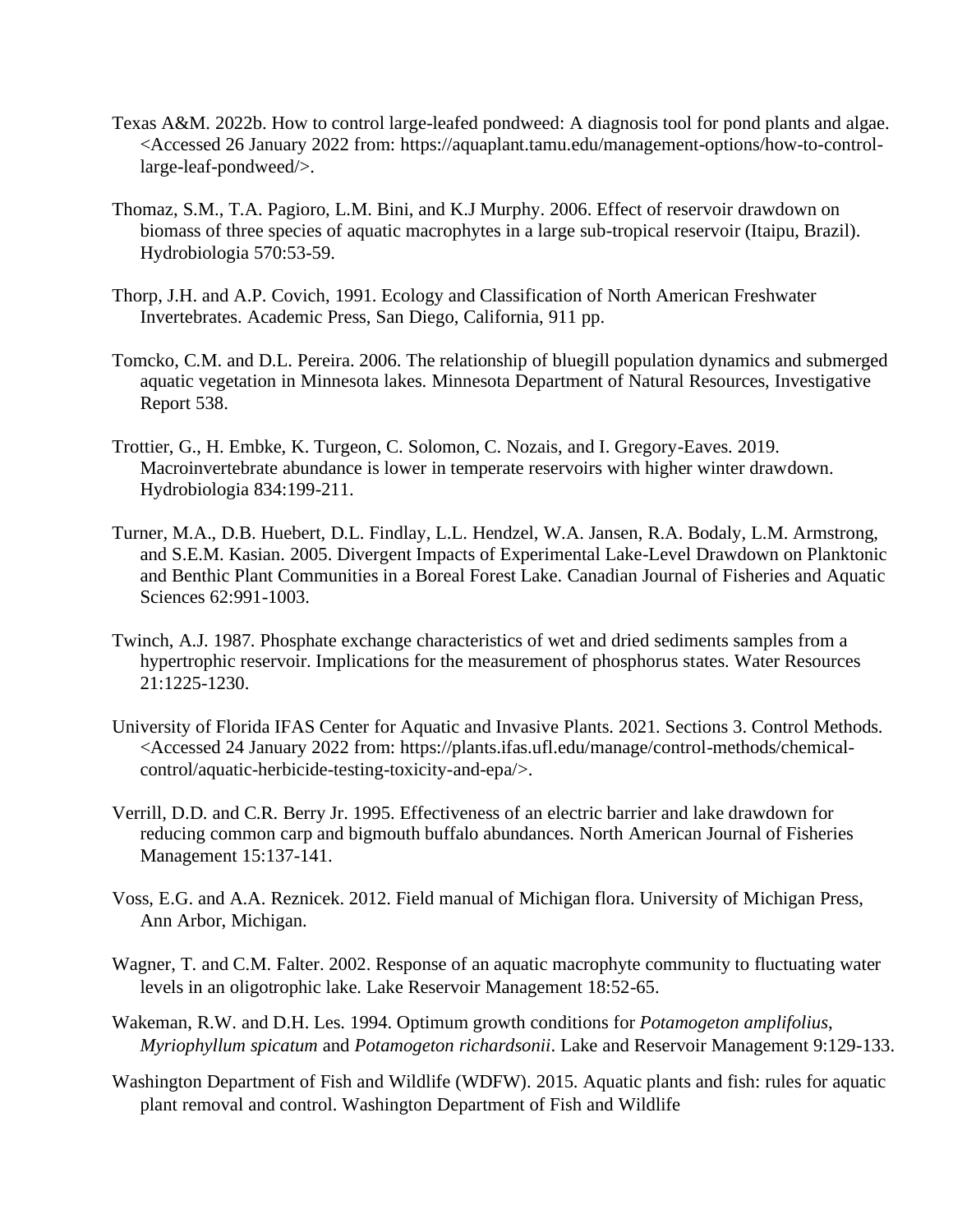- Weller, M.W. 1978. Management of freshwater marshes for wildlife. p. 267-284. In R. E. Good, D. F. Whigham, and R. L. Simpson (eds.) Freshwater Wetlands, Ecological Processes and Management Potential. Academic Press, New York, NY, USA.
- Weller, M.W. 1981. freshwater Marshes. University of Minnesota Press, Minneapolis, MK USA.
- Weller, M.W. and C.S. Spatcher. 1965. Role of habitat in the distribution and abundance of marsh birds. Iowa Agricultural and Home Economics Experiment Station. Ames, IA. Special Report No. 43.
- Wetzel, R.G. 2001. Limnology: Lake and River Ecosystems. Gulf Professional Publishing, Houston.
- White, M.S., M.A. Xenopoulos, K. Hogsden, R.A Metcalfe, and P.J. Dillon. 2008. Natural level fluctuation and associated concordance with water quality and aquatic communities within small lakes of the Laurentian Great Lakes region. Hydrobiologia 613:21-31.
- White, M.S., M.A. Xenopoulos, R.A. Metcalfe, and K.M. Somers. 2010. On the role of natural water level fluctuation in structuring littoral benthic macroinvertebrate community composition in lakes. Limnology and Oceanography 55:2275-2284.
- White, M.S., M.A. Xenopoulos, R.A. Metcalfe, and K.M. Somers. 2011. Water level thresholds of benthic macroinvertebrate richness, structure, and function of boreal lake stony littoral habitats. Canadian Journal of Fisheries and Aquatic Sciences 68:1695-1704.
- Wichelen, J.V., S. Declerck, K. Muylaert, I. Hoste, V. Geenens, J. Vanderkerkhove, E. Michels, N. DePauw, M. Hoffmann, L. DeMeester, and W. Vyverman, 2007. The importance of drawdown and sediment removal for the restoration of the eutrophied shallow Lake Kraenepoel (Belgium) Hydrobiologia 584:291-303.
- Wilcox, D.A. and J.E. Meeker. 1991. Disturbance effects on aquatic vegetation in regulated and unregulated lakes in northern Minnesota. Canadian Journal of Botany 69: 1542-1551.